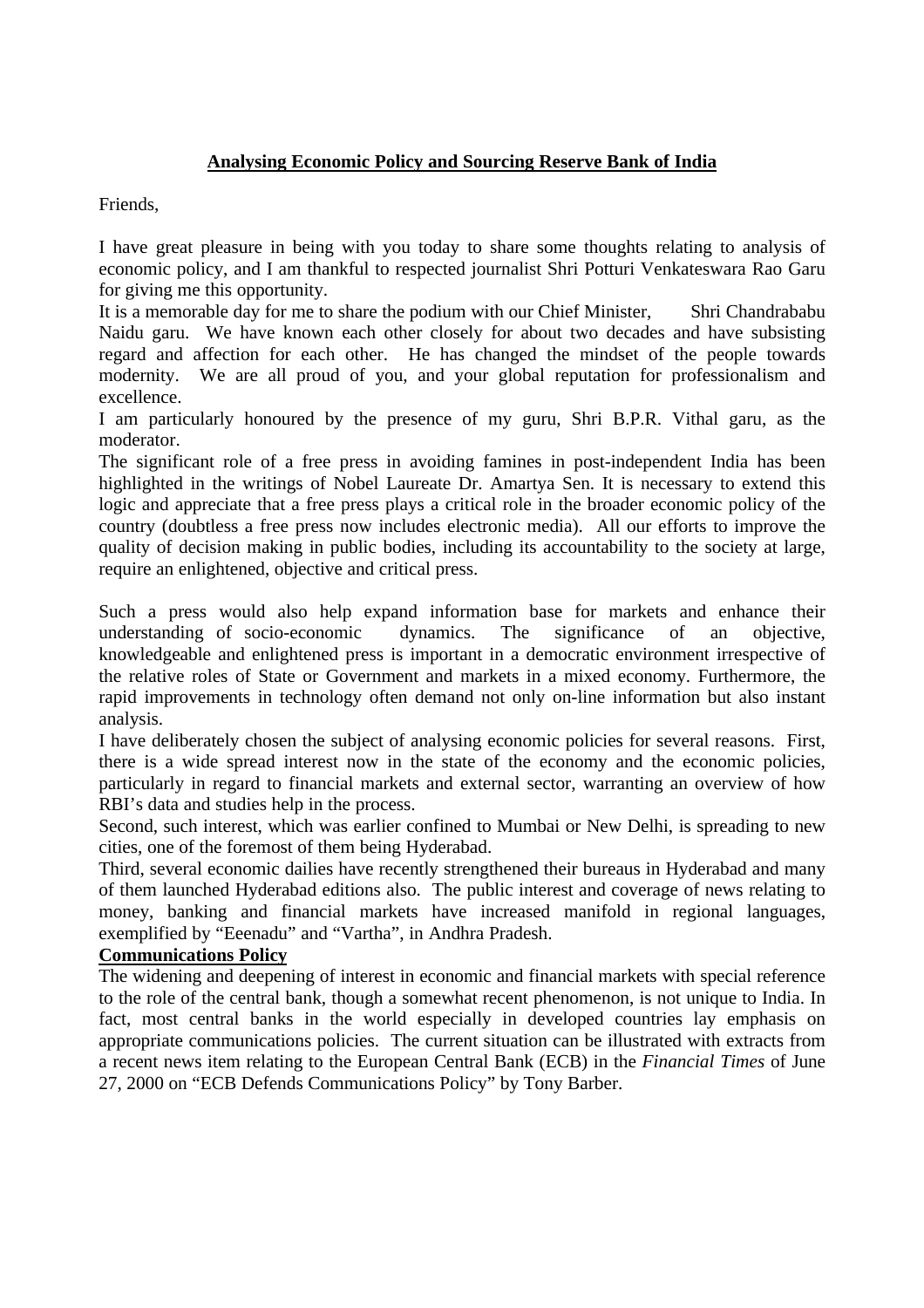"Otmar Issing, the ECB's chief economist, acknowledged that financial analysts, market participants, academics, the media and the general public had a 'rather mixed' opinion of the ECB despite its success in its main task of keeping down inflation".

"This indeed indicates a communications problem," Mr. Issing said, adding that part of the trouble lay in the excessive attention paid by the media and the public to the euro's external exchange rate".

"The verdict among most, if not all, of our 'watchers' seems to be that, broadly speaking, the ECB has done a good job but has not been very effective in presenting and explaining itself," Mr. Issing told a conference in Frankfurt. "Now to my mind at least, this situation is preferable to a state of affairs where the opposite was true – that is, if clearly mistaken policies had been brilliantly explained".

It would be productive to draw some useful inferences from Mr.Issing's statement.

First, effective articulation of policy by a Central Bank is important.

Second, obtaining higher marks for transparency from financial markets is noteworthy.

Third, the perceptions of media are critical and concerns such as excessive attention by the media and the public to the exchange rate are not uncommon. Against this backdrop, I would attempt to explain the communications policy of RBI by bringing on record the sources of information available to the media and the public from the RBI.

Available evidence on international comparisons of level of transparency as well as quality and timeliness of information clearly shows that RBI comes out well. Professional standards and credibility are ranked very high. In fact, several of the speeches of Governor and Deputy Governors of RBI are circulated to other central banks as part of the Bank for International Settlements Review, Basel, Switzerland.

The RBI makes efforts to provide quality data to the public at large, which emanates from a robust statistical system established and strengthened over the years. The fundamental attributes of a good statistical system are credibility, timeliness and adequacy. The RBI endeavours to provide credible statistics for the consumption and use of the media through various ways – with updation of data on its website, daily press releases, and its weekly, monthly, quarterly and annual publications.

The RBI also brings out a number of *Ad hoc* publications, which contain a wealth of useful information on national and international issues.

India is also amongst the first few signatories of the Special Data Dissemination Standards (SDDS) as defined by the International Monetary Fund for the purpose of releasing data and the RBI contributes to SDDS in a significant manner.

 The RBI releases several periodical publications which contain a comprehensive account of its operations and a vast volume of data together with an account of the trends and developments in the economy as a whole on money, banking, external sector and other financial sectors. These publications contain valuable information useful for researchers as also to the general public.

 The RBI also brings out special publications and monographs from time to time dealing with the problems of agricultural finance, company finances, balance of payments, etc. which have a unique place in the economic information system in the country. There has been an ongoing and steady improvement in the collection, compilation, coverage and publications of various economic and monetary statistics.

 There are periodical statements on monetary and credit policy by Governor, official press releases of RBI, speeches and interviews given by top management which do add to the articulation of RBI's assessment of the economy and its policies. In short, today's presentation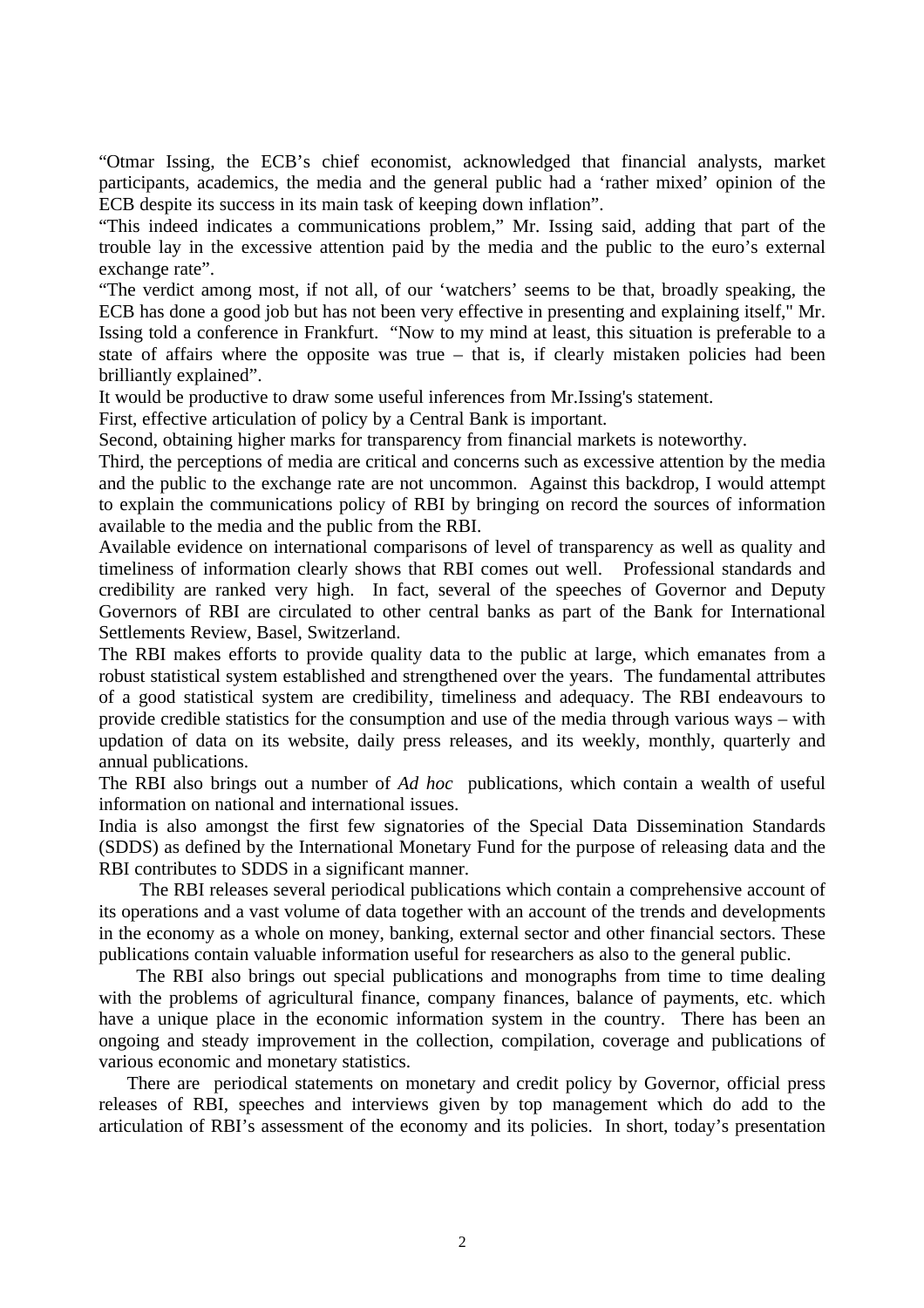and interaction is part of a fruitful and beneficial partnership between RBI and media in the broader context of creating public awareness, and obtaining continuous feedback.

# **Status and Advisory**

 The communications from RBI range from a daily press release on money market data at about 9.00 A.M., details of repos and reverse repos as part of Liquidity Adjustment Facility at about 1.00 P.M., the U.S. dollar-rupee reference rate at about 2.00 P.M., monetary, banking and prices data through a Weekly Statistical Supplement and the Annual Report of RBI, Report on Trend and Progress of Banking in India and the Report on Currency and Finance.

 Incidentally, RBI prepares a Weekly Statement of Affairs or a summary balance sheet, and it is available with a one week lag for public use, on the RBI Website. The balance sheet is available alongwith details of monetary and financial conditions in the Weekly Statistical Supplement. Apart from periodical publications and monographs, occasional papers, speeches, research documents and consultation papers on policies are also made available from time to time. For easy reference, a list of all publications and press releases etc. is presented in Annexure-I.

 Analysts are well advised to refer to several of these publications depending on the policy area that is focussed. Broadly speaking, the sources of information from RBI would be of considerable help analysis in money, banking, prices, credit, external sector, financial markets and also to a certain extent fiscal and real sectors. The financial markets include not only money markets, government securities markets and forex markets but also to some extent corporate debt and equity markets. The appropriate sources from RBI relevant to each of the policies are provided in Annexure-II.

 Some care is needed in interpreting data released by RBI from time to time to ensure meaningful analysis. By way of illustrations, some specific items of wider public interest but with potential for incorrect interpretations are explained here.

#### **Balance of Payments**

 There are several aspects of trade data that need to be kept in view while assessing the status of balance of payments, but two of them are of special significance. First, much of the software exports are not included in the monthly trade data released by the Director General of Commercial Intelligence, to the extent they do not pass through the Customs. Hence, there is often an exaggeration of the trade deficit figure. Second, import of gold in the recent years has been through official channels because of liberalisation of gold imports. So, any analysis that involves comparison with past data should capture these developments in order to assess the current stability in the balance of payments situation despite increases in oil import bill and gold imports.

#### **External Debt**

 The extent and nature of external debt is a matter of great interest to many observers. While reporting analytically on external debt, it is useful to refer to the relevant ratios or conventional indicators of creditworthiness also.

Second, in considering the stock of debt, the maturity structure would also be relevant.

 Third, the value of the debt itself, which is usually published both in US dollar terms and rupee terms, may fluctuate purely on account of valuation of foreign currencies other than U.S. Dollar with Dollar, and of rupee *vis-à-vis* U.S. Dollar, without any relationship with actual increase or redemption of debt.

 Fourth, the debt of a country may increase in a particular year because of extraordinary circumstances, say a supply shock, but this may not necessarily signal an increasing trend.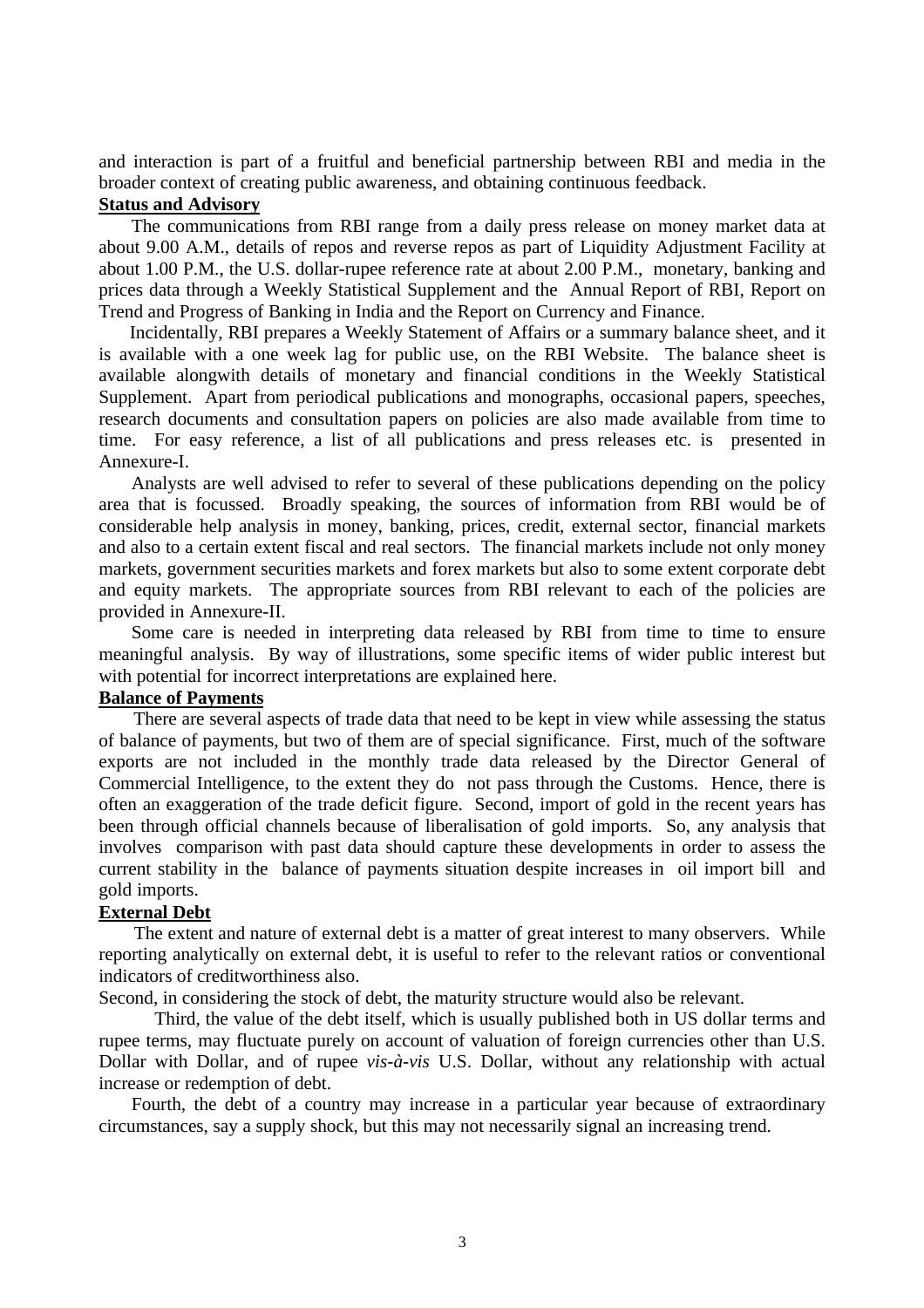Fifth, the size of the short-term debt is also an important indicator, alongwith the total debt.

 The issue is not merely one of size of external debt, but the cost and terms of debt and the purpose for which such debt is incurred, which may be assessed at macro or aggregate level and not necessarily at micro level. A careful look at the data for our country would show that the decade of nineties' was characterised by a significantly qualitative improvement for the better as far as external sector, especially of external debt is concerned.

## **Foreign Exchange Reserves**

 Foreign exchange reserves of the country comprise foreign currency assets, gold and SDRs. The major portion of our total reserves is foreign currency assets, which the markets track closely.

 It is no longer sufficient to assess the adequacy of reserves in relation to the quantum of merchandise imports or the size of the current account deficit. In view of the importance of capital flows, and associated volatility of such flows, it has become increasingly important to take into account the composition of capital flows, especially the element of portfolio flows and short-term external liabilities in general, in judging the adequacy of foreign exchange reserves.

The manner in which reserves are being built up is also critical. This can be appreciated to some extent by comparing the increase in reserves with increase in debt.

It will be interesting to observe that during the decade of the nineties, while we have added close to \$35 billion to our reserves, the increase in debt has been very negligible implying that reserve build-up has occurred predominantly through non-debt flows.

The figure of foreign currency assets released by RBI reflects the actual position net of all transactions by RBI as well as variations in value of other currencies related to the US Dollar. Thus changes in the level of foreign exchange reserves in any week reflect a host of factors, including changes in valuation, sale and purchase by RBI, income to RBI, etc.

 Analysts keenly observe changes in the level of reserves, but in doing so the temptation is to focus on the marginal changes, and that too asymmetrically between increases and decreases. Furthermore, when reserves are built up, especially for evening out temporary mismatches in supply and demand, they are often meant to be prudently utilised. Indeed, equal care and attention are needed, in managing and assessing both accretion to and depletion of forex reserves.

#### **Prices**

 Currently, a great deal of popular attention is being paid to issues relating to inflation and its measurement in India. As you are aware, there are two common measures of inflation – the Wholesale Price Index (WPI) and the Consumer Price Index (CPI). Of this, the WPI is the headline measure that is most often used and is released weekly. Contemporary inflation data is available in the Weekly Statistical Supplement and monthly RBI Bulletin.

 While reading and interpreting inflation data, it should be borne in mind that indices have different baskets with different weights to cover different sets of consumers or locations and are released at different points in time. Data on inflation can be calculated using different time points and methods. It can be measured on the basis of point-to-point or average changes. The changes can be over a week, over the financial year or a year-on-year basis.

 Above all, the changes can also be measured between provisional or final data. When differences between provisional and final happen to be large, special effort is needed to interpret the data.

 Furthermore, in analysing inflation, which basically refers to the rate of increase in prices, the explanatory factors of the changes are important. The changes might have occurred because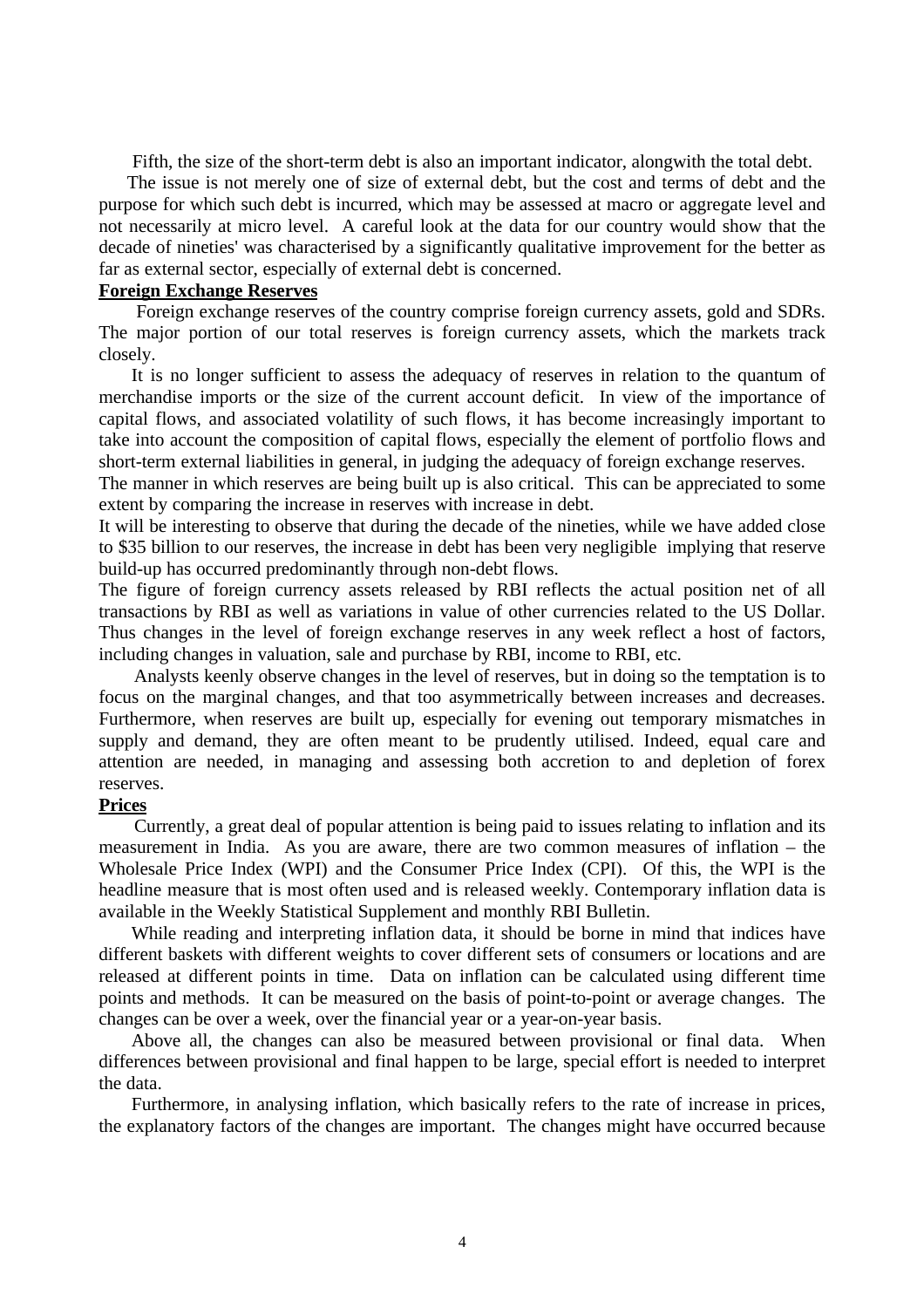of base effect, lagged effect of administered price changes, temporary supply shocks or simply because the base year over which changes are measured might have changed.

 In evaluating policy-response of RBI to the reported headline inflation, it is necessary to assess both the expectations issue and subsisting components of inflation, or what is technically termed as core-inflation, however imprecise, and the transient components.

#### **Interest Rates**

 A related issue is the cost of credit. Banks announce what is called a prime lending rate (PLR), which is the rate at which the bank concerned lends to top quality borrowers. They add a spread over PLR for other borrowers. Banks also announce different PLRs depending on the maturity of the loan. Further, unlike in the past when corporates depended mainly on advances from banks, corporates can access banks' funds through Commercial Paper (CP) or bonds at market related rates.

 RBI influences interest rate environment through a variety of instruments and, emphasis is on flexibility and avoiding volatility. Furthermore, given the growing linkages between domestic and international markets, interest rate policy in India may have to consider giving increasing attention to changes in inflation and interest rates in major international financial centres, while designing policy responses.

#### **Credit**

 In the past, credit to commercial sector meant virtually bank credit, in particular non-food credit from banks. With progressive reforms in the financial sector, the sources of credit from banks to commercial sector have widened. It is no longer confined to non-food credit from commercial banks. It includes investment by banks in non-SLR securities, which includes Commercial Paper, corporate bonds and debentures, investment in preference shares of corporates, investment in equity and bills discounted by financial institutions. This data is now being made available in the Weekly Statistical Supplement of the RBI.

 There is still a wider concept of credit to the corporate sector by the banking system. This would include banks' investments in instruments issued by financial institutions and mutual funds.

 Finally, it may be more relevant to see the extent of credit that has been made available by the domestic financial system to the corporate sector on the whole, which would include the disbursals made by financial institutions such as IDBI and ICICI.

 Frequently, one finds criticism regarding reduction in the credit-deposit ratios. Before arriving at any conclusions, the coverage of credit as described above, ought to be looked into. At a broader level, resources raised by corporate sector directly from domestic and international capital markets are becoming significant.

#### **Government Securities Market**

 The basis of much of the happening in this market is the Government Budget, which gives the market borrowing programme figure at the beginning of the year. The number of times the RBI hits the market, the maturities of loans, the timing of issuance, the notified amount, the type of issuance, the amount of underwriting accepted from Primary Dealers, etc. will depend on a number of factors such as the size of total market borrowing programme for the year, the Ways and Means Advances position, the maturities of past loans, prevailing market conditions, etc. The volumes and bidding pattern in auctions are also influenced by factors such as the stance of monetary policy, the prevailing interest rates, the liquidity conditions, etc.

 From analysts' point of view, the Government securities market is very critical in our country for several reasons, the most important being that it is a significant determining factor in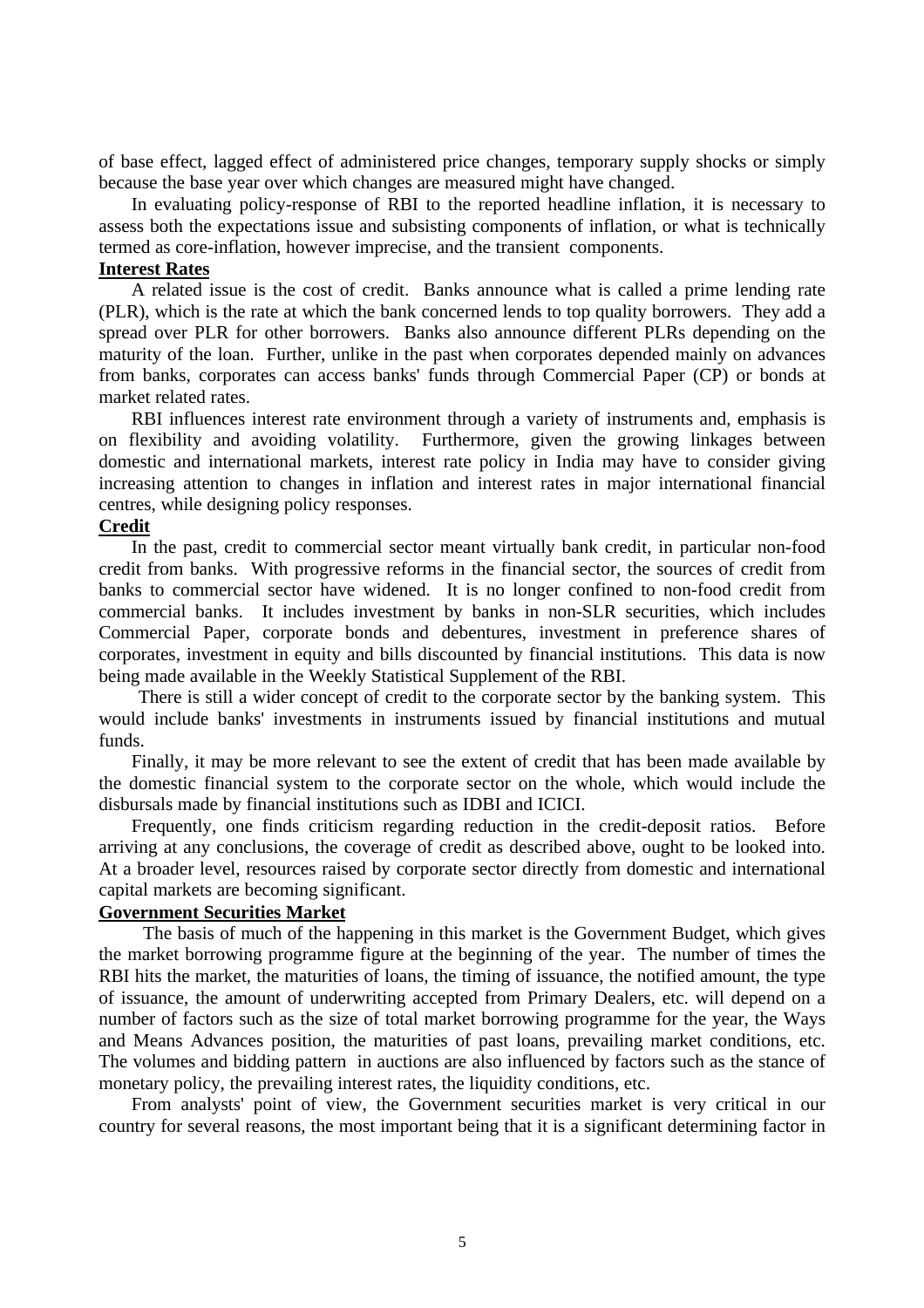providing a benchmark for interest rates in corporate debt market. Secondary market transactions need to be tracked carefully and mature analysts would notice that the prices and implicit yields are influenced by events such as expectations, and not merely on simple demand and supply situation. To illustrate the nature of events that accompanied changes in the implicit yields, one could track the movements, for example, of 11.83% 2014, a benchmark security. There are distinct changes, in both directions coinciding with several events since January 2000 such as, rate cut in Public Provident Fund, comment by Minister, RBI's open market operation stance, Budget Statement, Bank Rate cut, etc.

#### **Money Market**

 With growing emphasis on indirect instruments of monetary policy, analysts carefully monitor the money market conditions, and then assess RBI's intentions, nuances and signals. Often, RBI is as much led by the market as it tries to lead or influence the market.

 Money market data should be collated with respect to turnover in the call and term money markets, rates in the call and term money markets, turnover in the inter-bank repo market, the bids accepted and rates in the repo and reverse repo of the Liquidity Adjustment Facility, the Bank Rate, cut-off in T-Bills auctions, etc. This information is virtually available on real-time basis. The RBI auction results are available immediately after auctions and the daily press releases of RBI give comprehensive data on money markets. Many a time, RBI gives important signals and these signals cannot be interpreted in isolation, but need to be seen in tandem with other developments in the money market or developments in other markets, viz., forex markets or Government Securities markets.

 Of particular interest to both RBI and analysts is the recently introduced Liquidity Adjustment Facility (LAF). It appears essential to devote some attention to the features and the complexities involved in the Facility.

#### **Liquidity Adjustment Facility**

 As announced by Governor Jalan in the last Monetary Policy Statement, the LAF was introduced on June 5, 2000. The scheme is being implemented in phases to ensure smooth transition and keeping pace with technological upgradation. In the first stage of LAF, the Reserve Bank is conducting a set of repo auctions for absorption of liquidity and reverse repo auctions for injection of liquidity in which Banks and Primary Dealers (PDs) participate. The whole process, which is a daily event is completed within a couple of hours.

 The LAF serves three objectives. First, the RBI has greater flexibility in determining both quantum of adjustment as well as the rates by responding to the needs of the system on a daily basis. Second, the RBI can attempt to ensure that the funds made available through this system would meet primarily the day-to-day liquidity mismatches. Third, the short-term money market rates should generally move within a corridor set by the repo and reverse repo rates, imparting greater stability in the market.

 It may be useful to share with you the processes and the considerations that currently go into determining the amount and the rate in the LAF. *The Financial Markets Committee*, consisting of the operational Departmental Heads, which meets each day in the morning to assess market conditions, is responsible for decisions relating to LAF. The Committee meets again at 12.00 Noon to assess the bids received under the LAF. The exact quantum of liquidity to be absorbed or injected and the accompanying repos/reverse repo rates are determined by the Committee after taking into consideration, the liquidity conditions in the market, the interest rate situation and the stance of policy. This depends on several factors including net inflows and outflows on account of forex operations, current account balances of banks against cash reserve ratio requirements,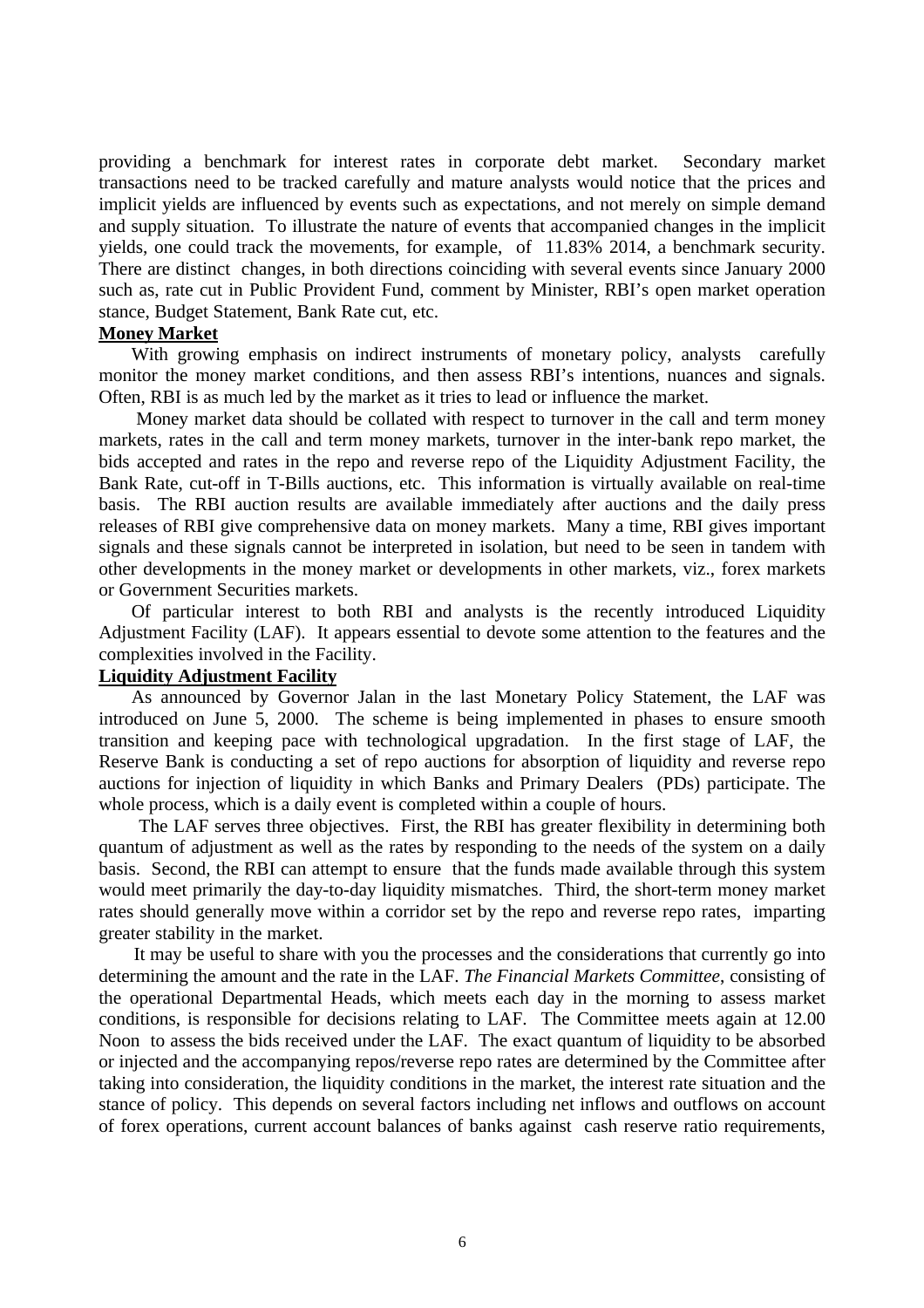open market operations, redemptions of loans and coupon payments, announcement of new issues of Government, undrawn liquidity support on account of export refinance, Collateralised Lending Facility to banks and Level I support to PDs, and the situation in the call money market. The rate of interest will, however, depend on the quotes that are received in the bids.

 The LAF has been in operation for over a month now and the experience may be summed up through a few generalisations. First, during this period, we have received bids from market participants both for repos and reverse repos. Secondly, banks and PDs have been bidding more aggressively for reverse repos, both in terms of amount and rates. Thirdly, there has also been a tendency to put in multiple bids, which is normal in any auction. Fourthly, sometimes bids have been received for both repos and reverse repos on the same day and at times from the same participants. Fifthly, for several days the Reserve Bank has not accepted any bids for repos under LAF. Sixthly, there has been an occasion when no bid was received either for repo or reverse repo. Seventhly, on most occasions, taking into consideration the needs of the market, the Reserve Bank of India has been infusing liquidity, varying the rates flexibly. Eighthly, there have been occasions when the Reserve Bank has rejected both repo and reverse repo bids. Ninthly, the closing call money rates on days of tighter liquidity conditions seem to have exceeded the rate at which Reserve Bank infused liquidity through reverse repos.

 There have been a variety of reactions on the operations of the scheme. For example, some lending banks claim that the scheme is biased against them while the PDs feel that the LAF has created more volatility rather than ensuring stability in the money market. It has also been held that the LAF has resulted in increase in call money rates since market participants tend to bid higher in order to be assured of funds. Let me highlight some of the concerns expressed in the media and explain our understanding and perceptions in regard to each of them.

 First, there is a view among banks that the LAF is heavily loaded against lending banks. This argument is based on an erroneous impression that the Reserve Bank is ready to provide unlimited liquidity through reverse repo auctions. The Reserve Bank's concern while assessing the bids is not with bank-wise requirement of liquidity but a view on the liquidity of the system as a whole. All the bids for liquidity in a particular reverse repo auction may be rejected, if the RBI is of the view that liquidity in the system is adequate. The RBI can monitor bank-wise requirements on a continuous basis through an analysis of bids and thus identify chronic borrowers who are trying to fund more permanent asset positions with LAF rather than use it to fund mismatches.

 Second, a view has also been expressed that there are no counterparty limits on borrowings under LAF. There is a limit since the extent of borrowings from the RBI will depend on the holding of eligible securities in excess of SLR by market participants.

 Third, it is argued that since the auction for LAF is held on a uniform price basis thereby eliminating the winners curse, there is a tendency among borrowers to submit bids in auctions at higher rates to ensure success and that ultimately, this increases the cut-off rate. A case is, therefore, made for switching over to discriminatory price auction. Since LAF attempts to provide/absorb liquidity, though reflected through individual bids, uniform price auction could be preferred for an efficient post-auction market. Furthermore, the rate fixed by the RBI, in a way, becomes a benchmark for the market, which is sometimes considered to be more transparent through uniform price auction, where the cut-off is a single clearing rate. As against this view, it is argued that a weighted average rate can emerge from a discriminatory price auction, which can serve as benchmark, and yet serve the purpose of fine-tuning the bids. There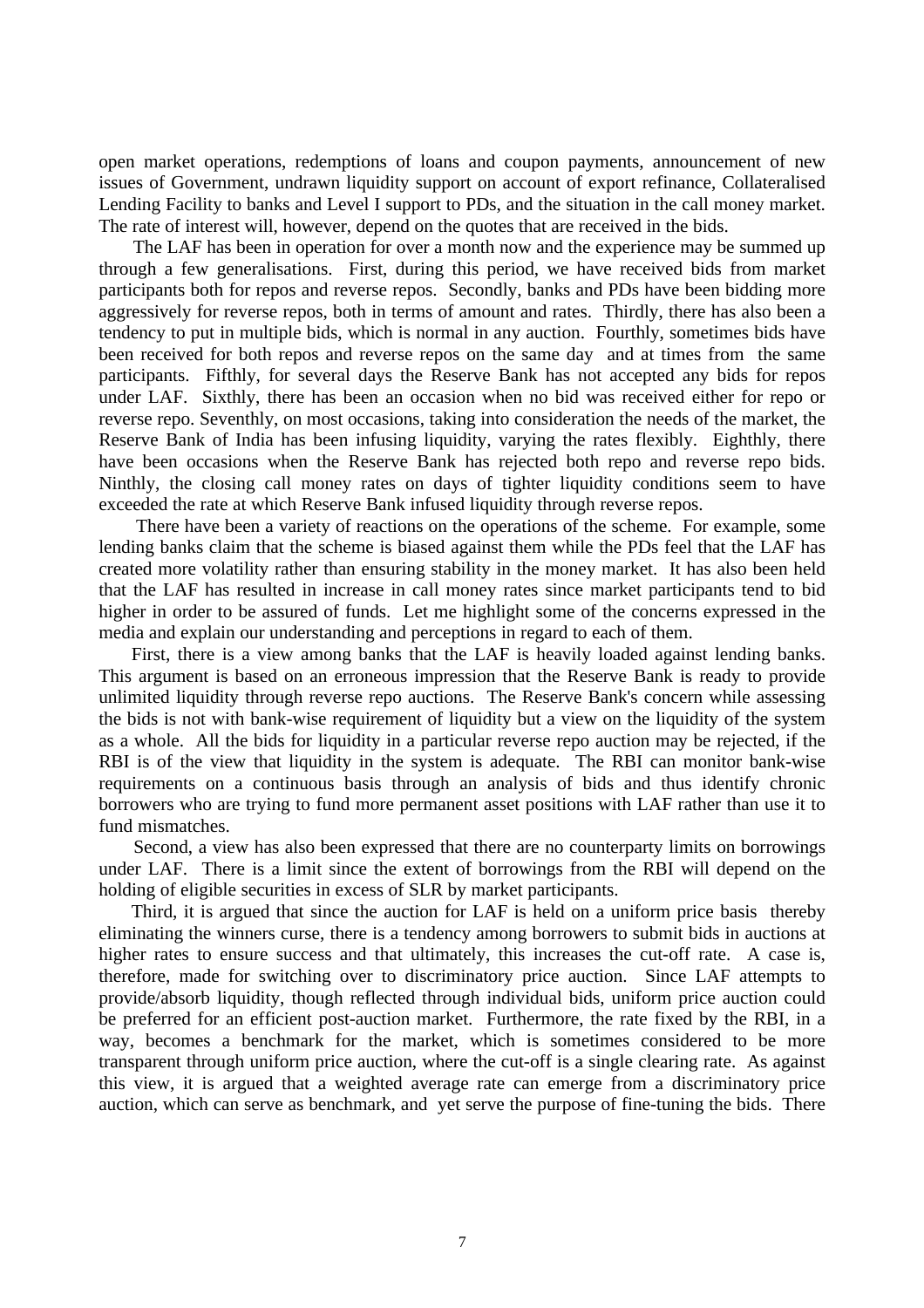is no settled wisdom, even internationally, as to the ideal system of auction. RBI will review the situation from time to time.

 Fourth, there is also apprehension that the Reserve Bank disapproves of multiple bidding. Let me clarify that multiple bidding is a common feature of any auction process and the media had, in the recent period, picked up the wrong sensor of the RBI stance.

 Fifth, some PDs are of the view that the LAF has resulted in increasing interest rates in the market as call rates tend to follow the LAF reverse repo cut-off rate. It is inevitable that the cutoff rates in LAF have an impact on the call money rates since the market reads from the actions of the Reserve Bank. As stated in the Monetary Policy of April 2000, when the full-fledged LAF is in operation, the Reserve Bank will be in a position to manage the liquidity better and influence the short-term interest rates in line with the overall monetary policy stance. Let me in the interregnum clarify that while the LAF is going through the early Protean stages of development, the ultimate objective is for the RBI to develop an effective and efficient lender of last resort facility.

 Sixth, PDs have urged that they should be given assured liquidity at a reasonable rate and that the high cut-off rates for reverse repo in LAF have not only increased the carrying costs but also transmitted to the bond market through increase in yields. Furthermore, there is a concern that availability of funds from the Reserve Bank is not even certain, as there is a risk of all bids being rejected. It must be realised that PDs have assured Level I support from the Reserve Bank at Bank Rate. LAF currently operates only at the margin in replacement of Level II finance. The basic objective of switching over to LAF is for the RBI to have greater influence over the liquidity and interest rate in the system. In viewing the impact of the reverse repo rate in LAF, the weighted average cost of borrowing of PDs would have greater relevance. As far as providing liquidity, the RBI is concerned with the overall liquidity in the market rather than the needs of individual market players.

 Seventh, a related proposal has been to introduce a second LAF auction exclusively for PDs. Holding a second auction *exclusively* for PDs well before the close of call money market is a suggestion that is under consideration. In this light, one option being advocated is to hold a second auction for PDs, where the PDs would once again bid for liquidity even if it were at minimum prescribed mark-up, say varying in the range of 1 to 3 per cent over the cut-off rate fixed in the first LAF auction. Responses to the suggestion would be welcome and would help RBI take decisions to meet temporary problems. No doubt, during the next one year, RBI is confident of reaching the full-fledged LAF with multiple auctions, based on electronic dealing.

 It is just about a month since the first phase of the LAF has been introduced. We are all on the learning curve. The Reserve Bank is closely monitoring developments. We have already held very useful meetings with Primary Dealers Association and Fixed Income Money Market and Derivatives Association of India (FIMMDAI) to obtain their feedback. A seminar on LAF is being proposed in August 2000 and we are happy to share experiences with reference to theory and practice.

 Let me assure you that RBI intends to be flexible on the operating procedures and fine tune the policy as well as the pace of implementation as we go along together with market participants, but, the ultimate objective is to move to an efficient full fledged LAF, involving multiple auction on the same day, replacing traditional assured sources of liquidity from RBI at fixed interest rates.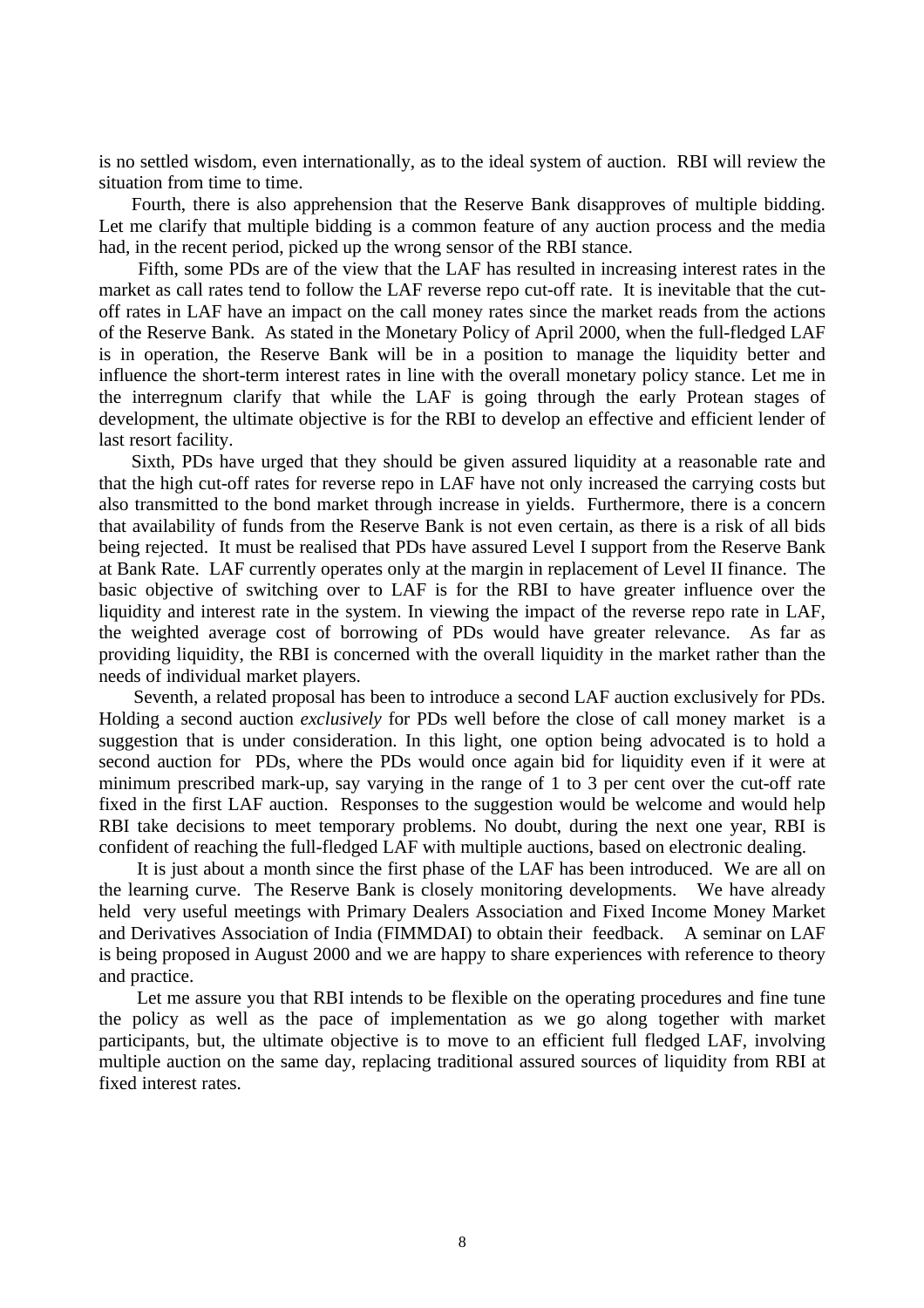#### **Outlook**

 As mentioned at the beginning of the address, a characteristic of our communication policy is transparency. In fact, even policy intentions are shared before taking decisions. For example, in today's address, I have aired the possible changes in the LAF.

 Secondly, the communications policy is dynamic, in the sense that RBI constantly seeks improvements to keep pace with technological developments as well as policy-environment in the domestic and international arena.

 Thirdly, we in RBI, carefully and assiduously read and examine media-analysis as well as perceptions of market participants, which is a vital feedback that is utilised when undertaking policy changes. So, it is in our mutual and broader public interest that we improve our understanding of each other on the subjects we deal with. In this background, RBI's communications policy may thus be described not only as transparent and timely but also a twoway process. The RBI recognises that sometimes its policies consciously create discomfort for market participants, and naturally resentment of certain policies get voiced in the media. This is healthy in an open democratic framework.

Thank you

#### **Annexure I**

#### **Publications and Press Releases**

The Bank's regular publications comprise *(1) Reserve Bank of India Bulletin* and its Weekly *Statistical Supplement*, *(2) Monetary and Credit Policy Statement of the Governor*, *Annual Report*, *Report on Trend and Progress of Banking in India* and *Report on Currency and Finance, (3) Banking Statistics, Statistical Tables relating to Banks in India, Handbook of Statistics on the Indian Economy and Quarterly Handout on Banking Statistics.* Special publications have also been issued by the Bank from time to time; and these include (a) reports of *ad hoc* expert committees constituted under the auspices of the Bank, to deal with special economic issues, (b) several monographs/discussion papers containing the Bank's investigation into problems pertaining to rural credit and co-operation, company finance, balance of payments, banking operations, mechanisation in commercial banks, universal banking, etc., (c) results of surveys conducted by the Bank, including *Survey of India's Foreign Liabilities and Assets*, *All India Debt and Investment Survey, 1971-72* and Survey on Foreign Collaboration in Indian Industry, (d) *History of the Reserve Bank of India,* in two volumes (1935-51 and 1951-1967), (e) *Functions and Working of the Reserve Bank of India*, (f) *50 years of Central banking – Governors' Speak,* (g) *List of Borrowal Accounts against which Banks and Financial Institutions have filed suits for recovery of funds,* (h) *Compedium of circulars* issued by different Departments, (i) *Regulatory Framework for Non-Banking financial companies 1998,* containing relevant circulars issued by the Bank to Non-Banking Financial Companies in January 1998, (j) *Centenary Commemorative Volume – C. D. Deshmukh Memorial Lecture Series,* and (k) *L.K. Jha Memorial Lectures.* The various departments of the Bank have also been bringing out from time to time publications connected with their areas of work.

<sup>\*</sup> Keynote Address by Dr. Y.V. Reddy, Deputy Governor, Reserve Bank of India at the Workshop organised by Andhra Pradesh Press Academy on July 8, 2000 at Hyderabad. Dr. Reddy is thankful to Dr. A.Prasad for assistance in the drafting and to Dr. Charan Singh for his assistance in the preparation of Annexures.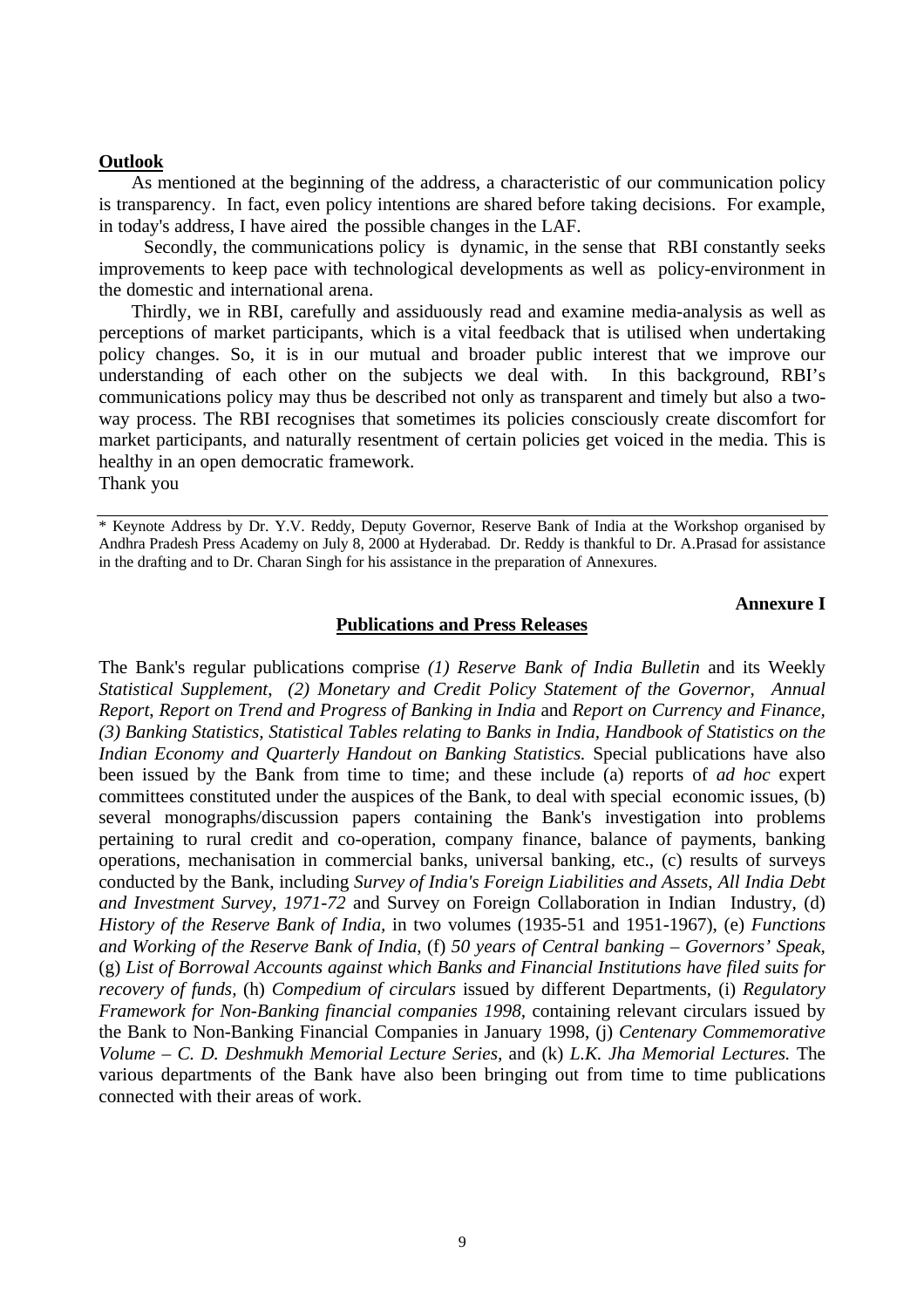A brief summary of the subject matter covered in more important publications is presented in the following paragraphs.

**Monetary and Credit Policy Statement of the Governor**: The Monetary and the Credit Policy Statement of the Governor made bi-annually is the most important policy document released by the Reserve Bank of India. It contains a brief account and assessment of the Indian economy by the Reserve Bank and then delineates the policy for the next six months or one year as considered necessary. The significance of the statement is that the rationale for each initiative/announcement is clearly discussed to dispel any misgivings. In the current year, a supplement to the Statement was also issued. The Supplement gives a detailed and analytical account of the current economic situation and serves to provide an appropriate backdrop to the policy Statement. The statement along with the supplement is a public document and is readily available in printed form, on the website and in the monthly Bulletin.

**Reserve Bank of India Bulletin**: The *Reserve Bank of India Bulletin,* normally released in the first week of every month for which it pertains, presents in summary form statistical and other information with a view to portraying the pattern of current economic trends in the country. It also includes the results of some of the studies and investigations made by the Bank, and in particular, by the Department of Economic Analysis and Policy and the Department of Statistical Analysis and Computer Services. The contents cover articles on current economic issues, notes on current economic developments in India and other developments relating to credit control and exchange control measures adopted by the Bank. The Bulletin publishes analytical articles based on data collected by the Reserve Bank often specifically for the purpose. It carries Speeches of the Governor, Deputy Governors and Executive Directors. These speeches reflect the current thinking of the policy makers in the Reserve Bank. The speeches generally indicate the direction of the policy in the current economic environment. The *Bulletin* has a statistical section, which presents current and up-to-date statistics on monetary, financial, external, banking and other economic sectors. Some of these statistics, which are available on a weekly basis, are also published in the *Weekly Statistical Supplement.*

**Weekly Statistical Supplement to the RBI Bulletin**: The supplement to the RBI Bulletin, which is a weekly publication provides information on important monetary, banking, and price data on a weekly basis. The Supplement also presents the weekly balance sheet of the Reserve Bank and other developments relating to financial and bullion markets. The quantity of data being released in the Supplement has not only been rising but the timeliness of data contained therein has also been improving. Anxiously awaited by the market, the Reserve Bank makes special efforts to release it every Saturday by the afternoon in print and on the website by 1 p.m.

**Daily Press Release**: The daily press releases contain not only policy pronouncements, circulars, instructions etc. but also vital information on financial markets as a regular feature. The daily press releases pertain to money market operations, liquidity adjustment facility, SGL transactions and the reference rates. In the case of money market operations, data released every day in the morning on the RBI website, gives details such as, the volumes and rates prevailing on the previous day in the overnight call and term money market, liquidity support given by RBI, and the RBI's open market operations. The information released in the morning helps the market in formalising their view on liquidity available in the system and the financial journalists can find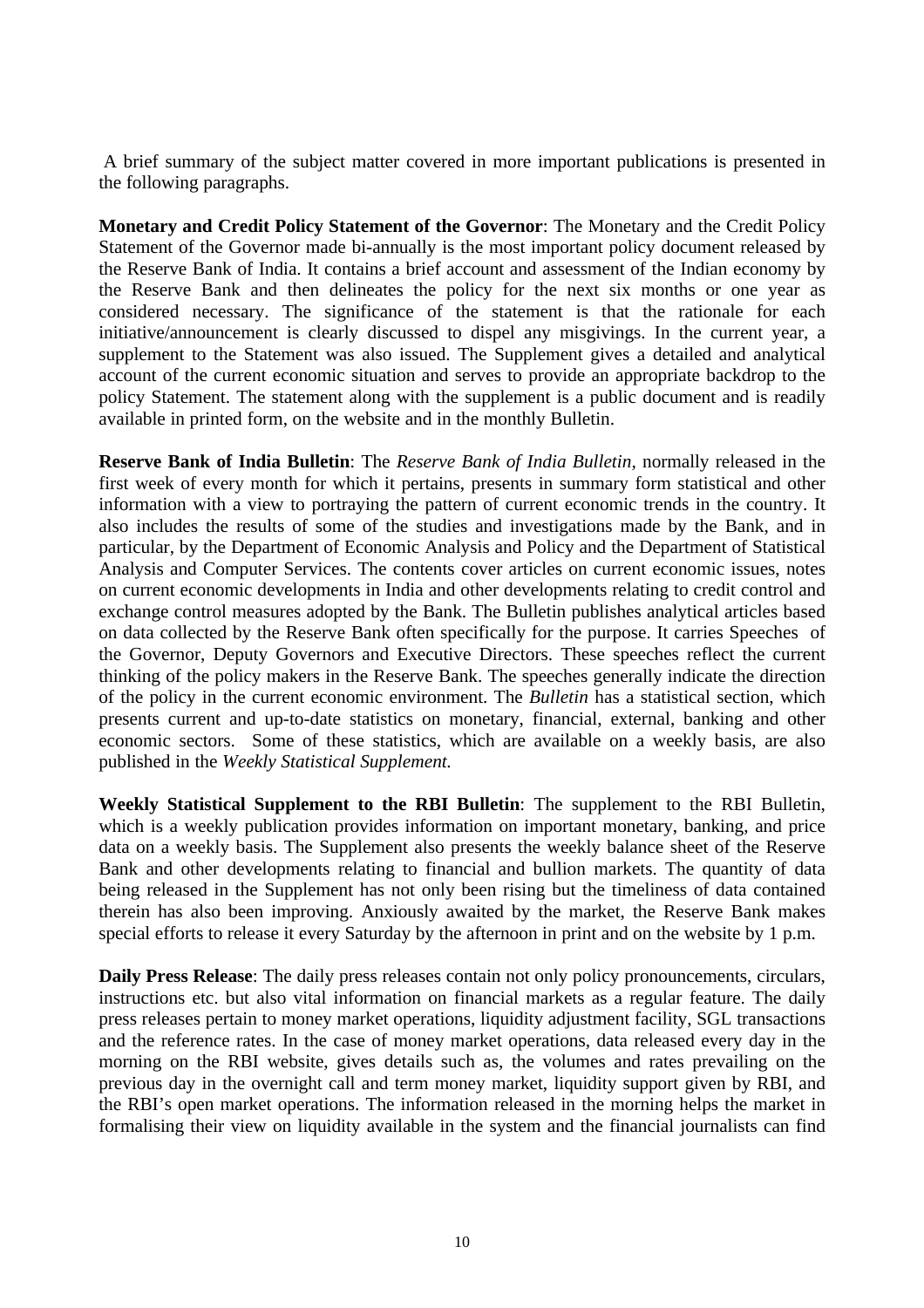out about how much securities the RBI bought or sold after announcing the open market operations. The information on liquidity adjustment facility is released every day at 1 pm on the RBI website giving details of the liquidity support provided by the RBI to the market. The release on SGL data gives a detailed account of the transactions, in the government securities market, including the nomenclature, the contract date and the yield of the security. The information on SGL transactions is available generally on the same day but sometimes on the next day. This information is important to the market and financial/economic journalists can analyse this data, particularly with reference to certain benchmark securities, and also discuss the trends in the bond market. They can also comment upon why a certain security was the flavour of the day and what do the rates at which they were traded imply for the market. The reference rate for the three major currencies other than the US dollar (viz. Euro, Yen and Pound Sterling) *vis-a-vis* the rupee is announced every day at noon and is available on the RBI website by about 2 pm. The rate is often used for research purposes because this is the only exchange rate that is announced at a definite time every day.

**Annual Report**: The *Report of the Central Board of Directors* is primarily a review of the monetary and credit policies of the Bank and its operations during the year ending June, against the background of economic conditions and is submitted to the Central Government in terms of Section 53(2) of the Reserve Bank of India Act. The *Annual Report* of the Reserve Bank is the most important document released every year in early September. It is the statement of the Board of Directors on the state of the economy, and on the balance sheet of the Reserve Bank. It also presents an assessment and prospects of the Indian economy. An important development in the Annual Report in the recent past is the inclusion of Box Items. These are well-researched theoretical and analytical write-ups on the important contemporary economic events and are useful for the journalists and the public.

**Report on Trend and Progress of Banking in India:** The *Report on Trend and Progress of Banking in India,* which is issued in terms of Section 36(2) of the Banking Regulation Act, reviews the progress of banking and major developments in the field of banking policy during the year ending June. It also discusses various measures taken for the strengthening of the banking system in the country as well as the progress made in deployment of credit in conformity with the social priorities determined by the Government. The Box Items in the Report are important write-ups on significant issues pertaining to the development of Banking in India and are useful inputs for the financial journalists in analysing the developments in the banking sector.

**Report on Currency and Finance**: The *Report on Currency and Finance*, an annual publication by the staff of the Bank, provides a description of economic and financial developments in the country and is an invaluable reference work to all those who are engaged in research and policy formulation in regard to matters relating to the Indian economy. It contains time series data on different areas of the economy, in particular on finance and banking. Since the publication is released around December, it also serves the purpose of presenting a mid-year review of the economy.

There is an interesting history in the case of this Report. When the Reserve Bank of India took over the control of Currency from the Government of India in April 1935 the annual Currency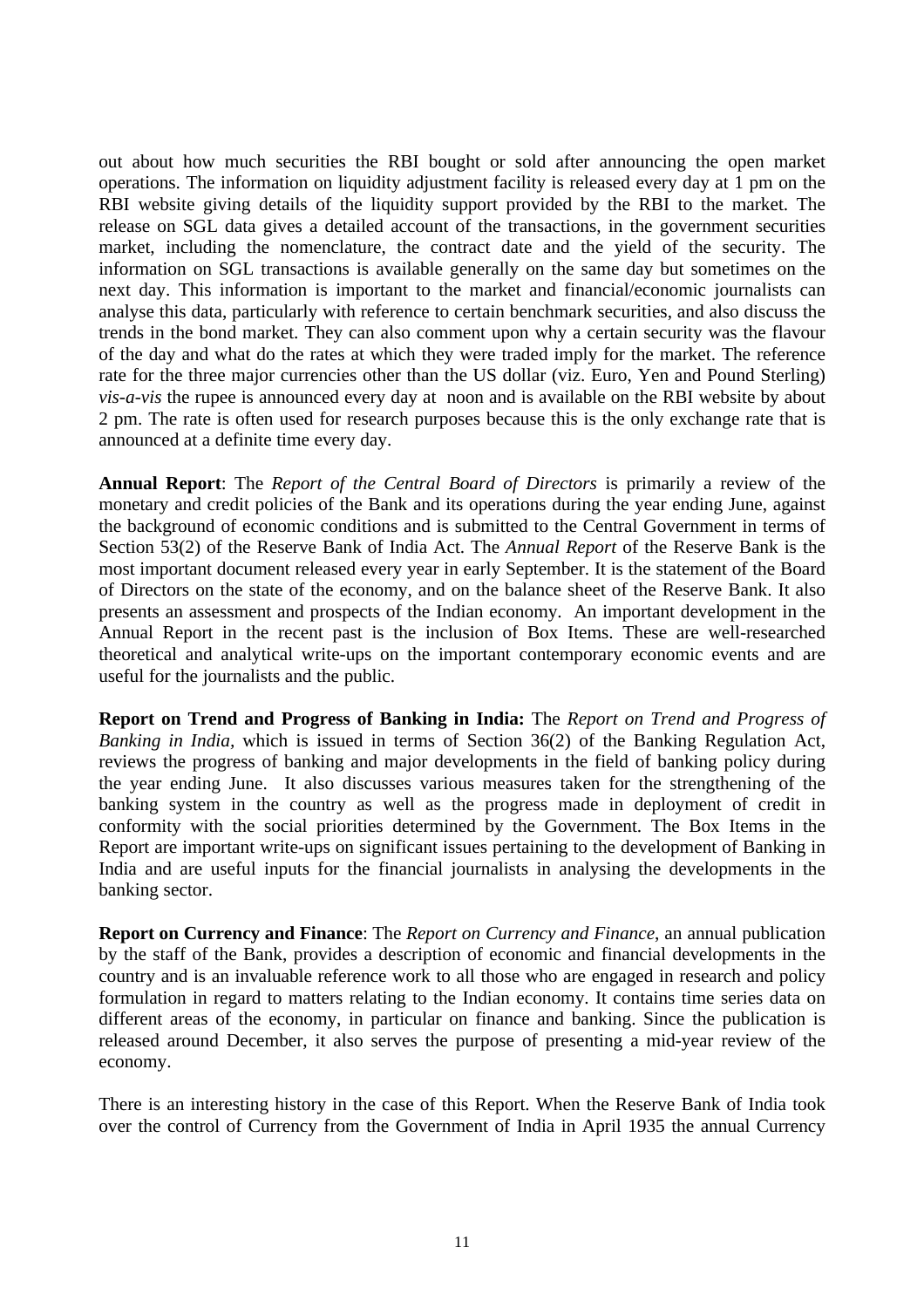Report which was earlier prepared by the Controller of the Currency was discontinued. The Reserve Bank appreciated the desirability of maintaining statistical continuity and on persistent demand from the Researchers decided to continue to publish an annual review based generally on the frame-work of the previous Currency Reports. The first Report covered the two financial years 1935-36 and 1936-37 but since then has been published annually. Thus, the Report on Currency and Finance till 1997-98 continued in a somewhat extended form of the currency reports published by the Controller of the Currency prior to the establishment of the Reserve Bank. The publication was largely descriptive and was intended to serve as an authentic source of reference for all those with research interest in economic and financial developments in the country. Effective 1974-75, the Report was published in two volumes, viz., Volume I covering the Economic Review and Volume II containing the statistical statements.

The Report on Currency and Finance, in 1998-99 was transformed from the descriptive annual review to a thematic and analytical document. The first such Report published in a single volume in 1999 focussed on the *Structural Transformation of the Indian Economy* whereby the analysis is based on time trend since 1980. The statistical statements are now consolidated in the Handbook of Statistics on the Indian Economy since 1999. The Handbook has been released annually since 1998 with an explicit objective of providing researchers time series data on important economic variables, especially those on monetary, financial and external sector.

**Statistical Tables relating to Banks in India:** The *Statistical Tables relating to Banks in India*, an annual publication, contains comprehensive data relating to the commercial banking sector (including Regional Rural Banks). It covers balance sheet information as well as performance indicators of each commercial bank in India. The data are presented bank group-wise and statewise. The publication is divided into three parts, viz., summary tables, detailed tables and the appendix. The summary tables give position in respect of select items of liabilities and assets of the different classes of banks and other aspects of their working while the detailed tables give similar particulars for the individuals banks. The appendix furnishes a complete list of commercial banks and the number of offices in all States and Union Territories.

**Banking Statistics**: *Banking Statistics*, an annual publication, contains extensive data on the business of the scheduled commercial banks based on the data on deposits and advances collected under the Basic Statistical Returns System as well as summary tables depicting progress of commercial banking based on sources other than Basic Statistical Returns. The main types of data available in this publication are deposits and advances classified according to population groups, bank groups States, districts and centres, type-wise deposits for individual districts, and sectoral pattern of credit for bank groups, States and districts. The first volume in this series pertains to the position as at the end of December 1972.

**Banking Statistics - Quarterly Handout**: This data-oriented publication gives data on deposits and credit of scheduled commercial banks for each quarter. The data compiled from bank returns are presented for top 100 centres, state-wise, population group-wise and bank group-wise. The quarterly handout is available for the quarters ending March, June, September and December

**Credit Information Review:** The *Credit Information Review* is a monthly four-page periodical useful for operational level bankers. The periodical summarises, in simple language, important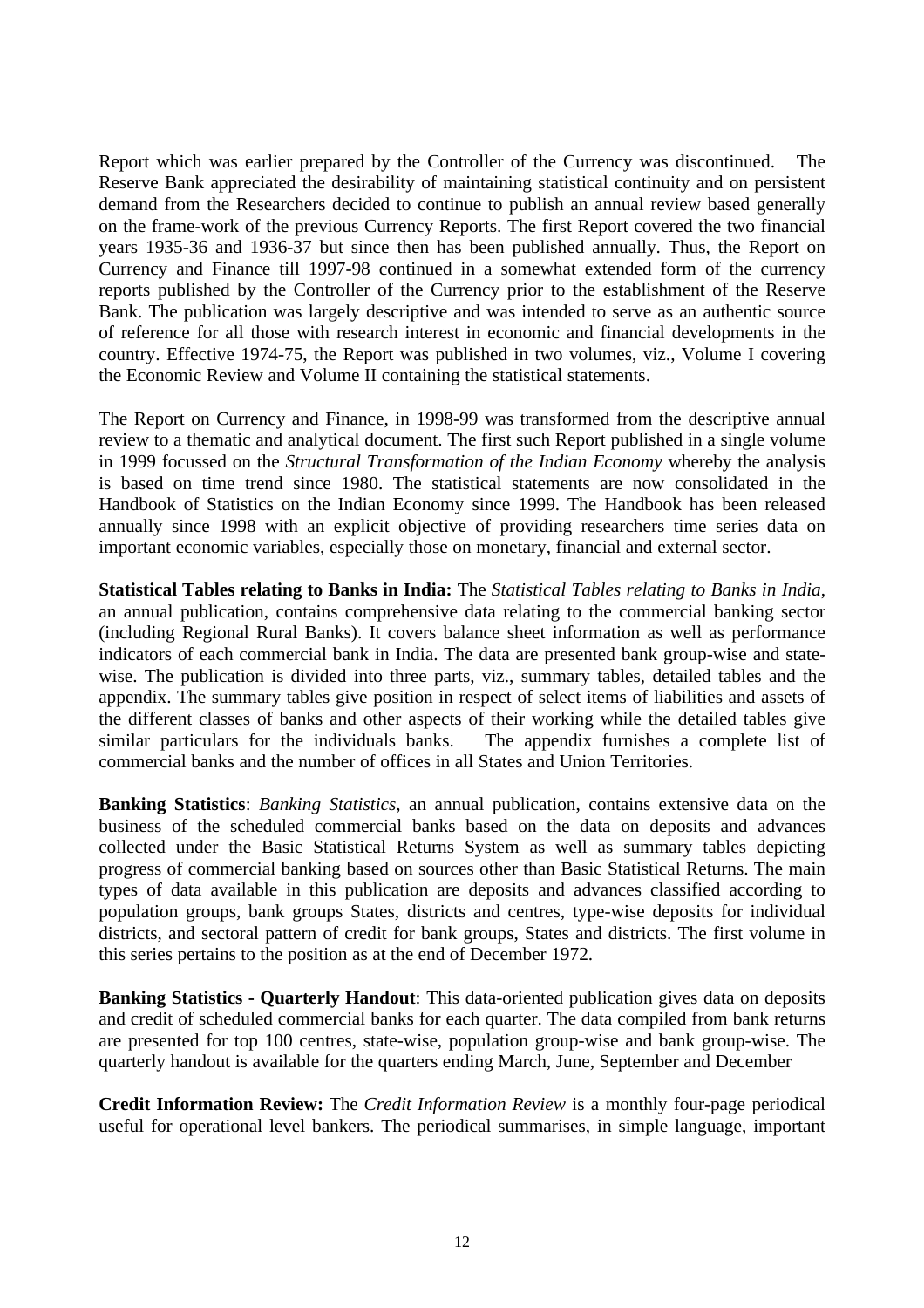circulars issued by the central bank during the month with an objective to make known to the public and in particular to the branches of banks functioning all over the country the credit and banking policy decisions of the Reserve Bank in simple language and without delay. Another objective of the publication is to disseminate information on the lending policies of banks, which benefit the economically disadvantaged borrowers in the priority sector. It is published in the first week of every month, since 1979.

**Occasional Papers**: This publication carries research papers prepared by the professional staff of the Reserve Bank. The publication reflects the views of the authors and not of the Reserve Bank Of India. The occasional papers were published quarterly till 1998 and tri-annually since 1999.

The Bank also brings out the Hindi editions of its regular publications like the monthly *Bulletin*, *Annual Report*, *Report on Trend and Progress of Banking in India, Report on Currency and Finance* and *Credit Information Review.*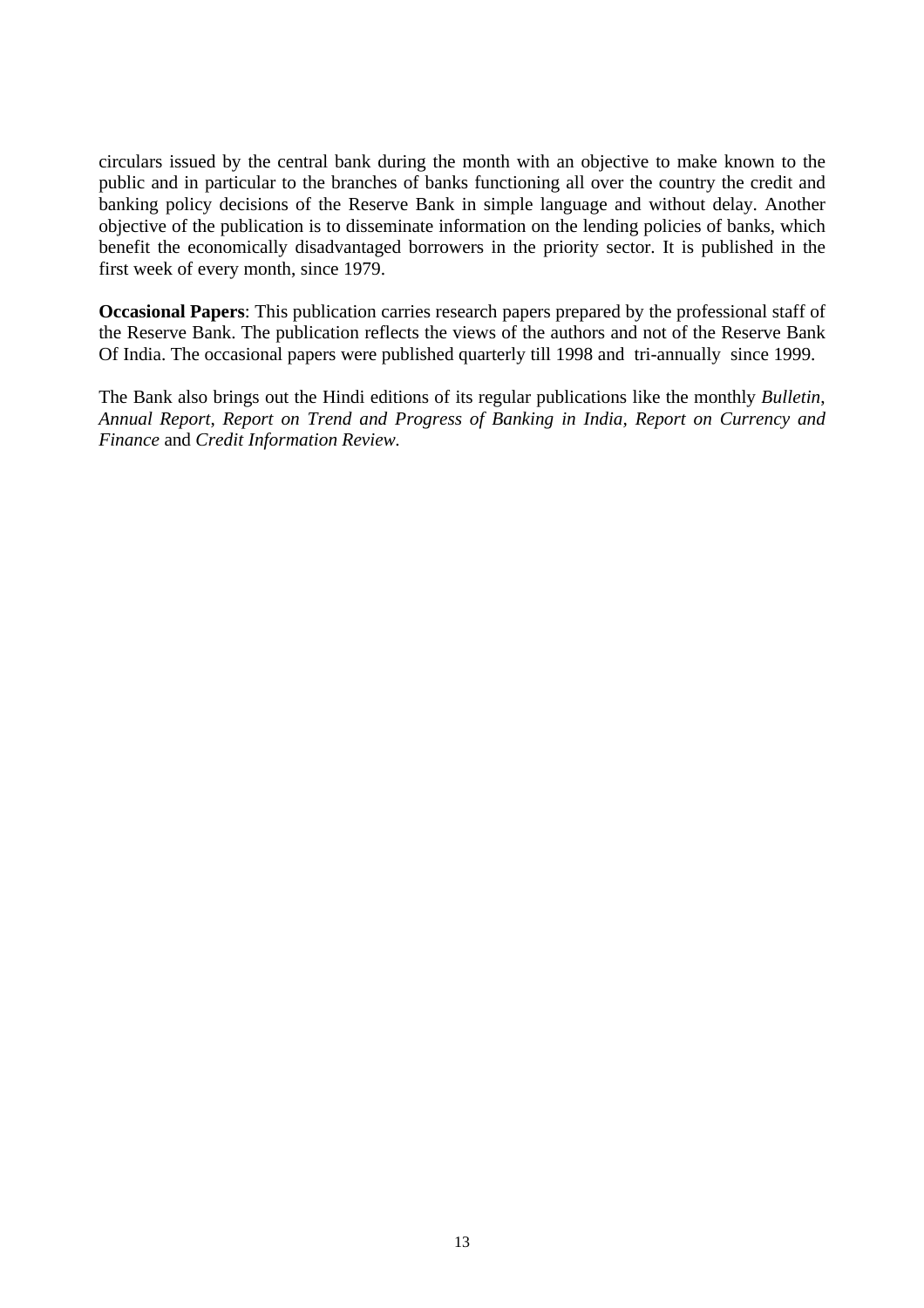# **Annexure II**

# *Sourcing RBI for Analysing the Economic Policy: Detailed Note*

This note explains the use of data released by the RBI and the publications of RBI in analysing specific components of our economic policy.

## **Money, Banking and Prices**

#### Money

The Reserve Bank of India has a long tradition of compilation and dissemination of quality monetary statistics, dating back to July 1935. To meet the evolving circumstances that determine what constitutes money and the attendant complexities in measurement two working groups in the year 1961 and again in the year 1977 were constituted, and their recommendations acted upon. In continuation of the same tradition, and to further refine and broaden the money stock measures, the third Working Group was set up in December 1997. The Report submitted on June 23, 1998 examines the analytical aspects of monetary survey in the light of the changing dimensions of the financial sector consequent to the implementation of financial sector reforms in India. The Report makes a number of suggestions to strengthen the statistical system in order to enlarge the coverage of financial statistics beyond the traditional confines of the banking sector. Accordingly, the Report proposes compilation of comprehensive analytical surveys of the Reserve Bank of India, commercial and co-operative banks and the organised financial sector at regular intervals. The Report proposes compilation of four monetary aggregates, three liquidity aggregates and comprehensive measures of credit aggregates to effectively capture the dynamics of the monetary and financial system. The conceptual framework of the Report is in consonance with various country practices. The article, *New Monetary Aggregates: An Introduction*, was published in the October 1999 issue of the Bulletin and since then data dissemination for the new monetary aggregates has already been initiated through the monthly Bulletin.

The monetary data on the Reserve Money and the Balance Sheet of the Reserve Bank of India are available, on a weekly basis, in the Weekly Statistical Supplement (WSS). The data on money stock measures are also available on a fortnightly basis in the WSS. In the monthly Bulletin, details of various money stock measures, sources and components of Reserve Money and the Balance Sheet of the Reserve Bank are published. In the annual publications, monetary developments are analytically discussed over the year. The Handbook of Statistics on Indian Economy provides detailed time series data on various components of money supply.

A large number of studies under the aegis of the Development Research Group have been undertaken in the Bank on the monetary and credit policy. Some of the more recent and important studies are – *Monetary Policy, Inflation and Activity in India* (April, 1992), *The Changing Monetary Process in the Indian Economy* (September, 1992*), An Approach to Monetary Targeting in India* (October, 1994), *Money Demand Stability: Myth or Reality – An Econometric Analysis* (July, 1996). Similarly, in the RBI Occasional Papers, a large number of analytical research has focussed on the monetary issues, especially issues relating to money and prices. The important papers published in the recent period are *Estimating Money Demand*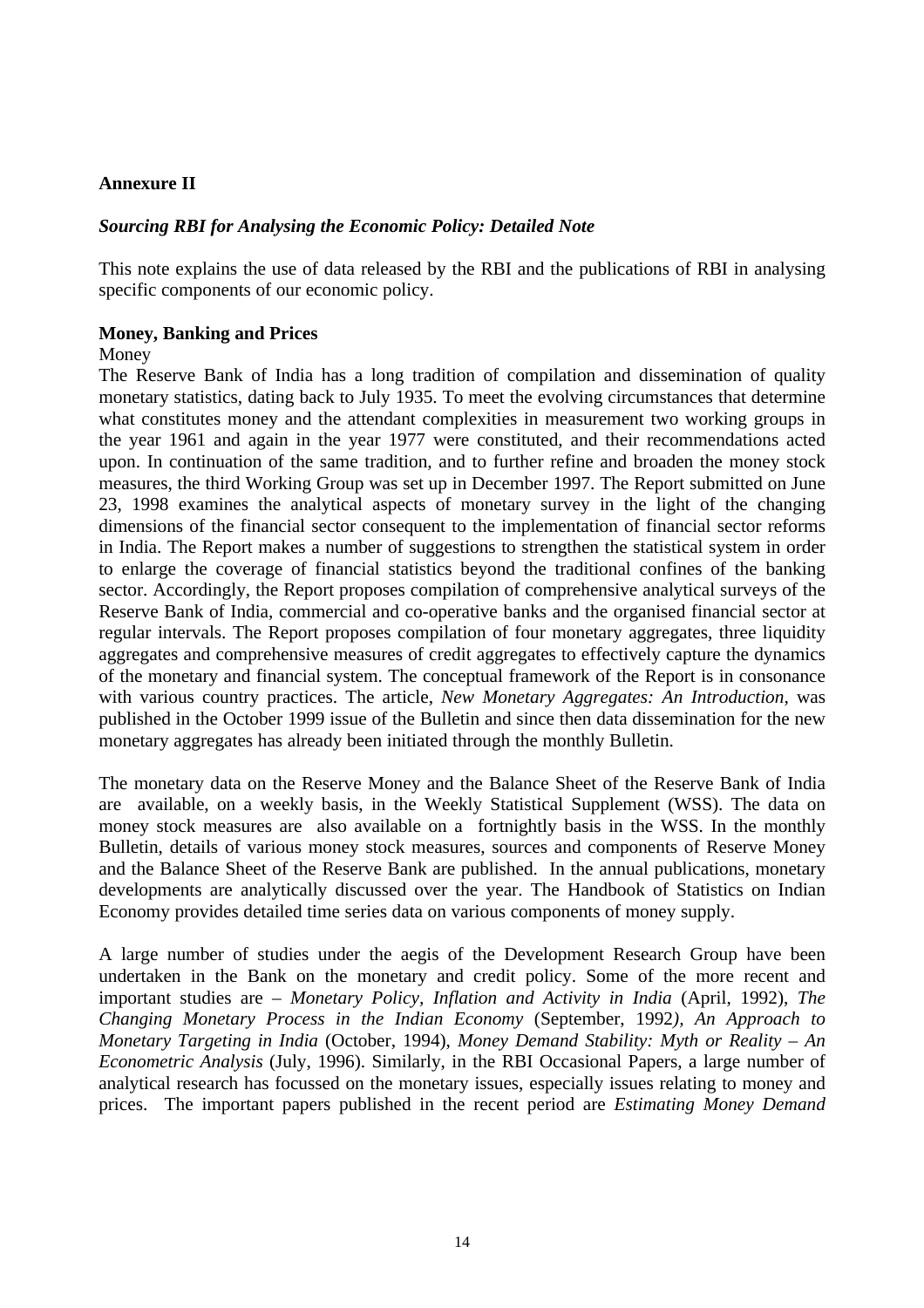*Function: A co-integration Approach* (March, 1993*), Modeling Buffer Stock Money: An Indian Experience* (March, 1995) and *Residency in Money Supply* (Summer, 1999).

Some of the important speeches on the subject, published in the RBI Bulletin are: *Credibility of Monetary Management: The Next Phase of Reform* (December, 1995); *The Conduct of Monetary Policy: The Indian Experience* (January- February, 1996); *Money Credit and Conduct of Monetary Policy- Some Reflections* (August, 1998); *Monetary Policy in India: Objectives, Instruments, Operating Procedures and Dilemmas* (July, 1999).

## *Liquidity Adjustment Facility*

In pursuance of the recommendations made by the Narasimham Committee Report on Banking Reforms (Narasimham Committee II), it was decided, in principle, to introduce a Liquidity Adjustment Facility (LAF) operated through repos and reverse repos in order to set a corridor for interest rates in the money market. In April 1999, to begin with, an Interim Liquidity Adjustment Facility (ILAF) was introduced to serve as a transitional measure for providing reasonable access to liquid funds at set rates of interest. ILAF provided a mechanism for injection and absorption of liquidity available to banks and Primary Dealers to overcome mismatches in supply and demand from time to time. It has now been decided to implement a full-fledged LAF in stages and the scheme has already been announced in the Monetary and Credit Policy for 2000-2001. In the LAF, the quantum of adjustment and the rates would be flexible, responding immediately to the needs of the system. The funds made available by the RBI through this facility would primarily meet the day-to-day liquidity mismatches in the system and not the normal financing requirements of eligible institutions. The LAF is expected to impart greater stability to the short term interest rates and facilitate the emergence of a short-term rupee yield curve.

## *Banking and Financial Institutions*

The Reserve Bank of India occupies the apex position in the financial system with its supervisory and regulatory power. It collects and collates the data regarding the commercial banking sector. For co-operative banks, the data come partly from the NABARD, and are partly collated by the RBI. For data on Regional Rural Banks, the source of data is the NABARD. Industrial Development Bank of India (IDBI) is the major source of data for the Financial **Institutions** 

The position of the assets and liabilities of the banking sector, the interest rates, accommodation provided by the scheduled commercial banks to the commercial sector and Certificates of Deposits issued by the commercial banks are published by the Reserve Bank on a weekly basis in the Weekly Statistical Supplement. Data on business of the scheduled banks, and accommodation provided by the scheduled commercial banks to the commercial sector and the accommodation provided by the Reserve Bank to the scheduled commercial banks on a monthly basis are disseminated through the RBI Bulletin. The Annual Report and the Report on Trend and Progress of Banking in India, the statutory publications of the Reserve Bank, are characterised by detailed data and rich analytics on the banking sector of the country. Data and discussions on sectoral and industry-wise deployment of bank-credit, interest rate structure of the scheduled commercial banks and RBI's accommodation to them are useful analytical inputs for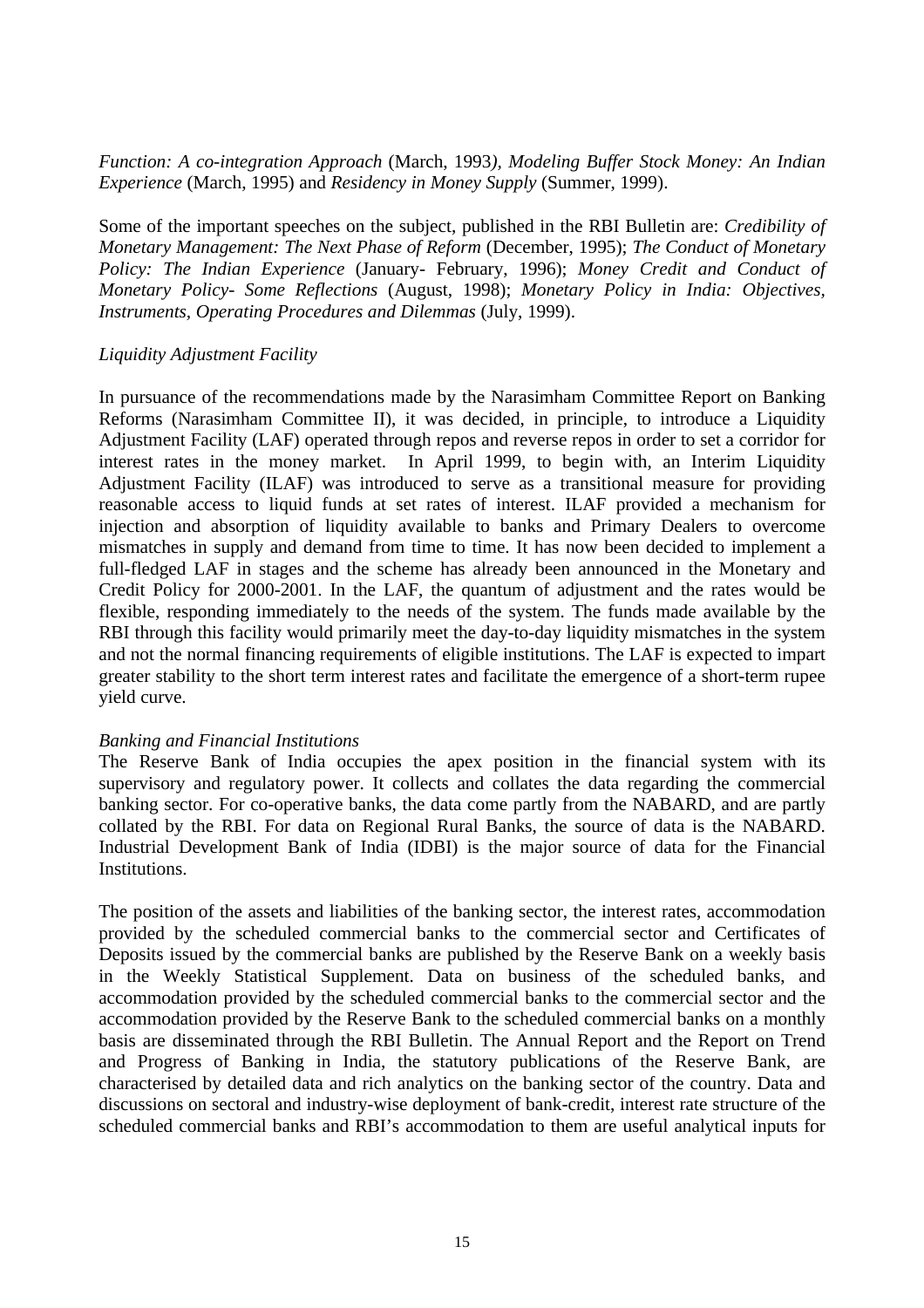the performance evaluation of the banking sector. The Report on Trend and Progress of Banking in India, as the name suggests, is primarily concerned with providing and analysing data on the banking and financial institutions. Analyses of the contemporary issues of capital adequacy, profitability, risk management, management of NPAs of the banks, as well as amendments in the regulatory and legislative framework of the financial system form the core of this report. The performance of the credit co-operatives, regional rural banks, mutual funds, NBFCs are also covered in this report. It may be mentioned that in view of the rising recognition of the importance of NBFCs, for the first time a Chapter is devoted to this aspect in the Report for 1998-99.

The data on banking is published in *Statistical Tables relating to Banks in India and Banking Statistics* – annual and quarterly. The Reserve Bank has released a special publication, *Banking Statistics* 1972-95, presenting comprehensive information on deposits and credit of Scheduled Commercial Banks according to various characteristics. The time-series data presented in this publication have been culled out from the published volumes of Banking Statistics. It also gives information on employees of Scheduled Commercial Banks according to category. In the *Handbook of Statistics on Indian Economy* a number of statements on banking with time series data are presented. Another special study *Major Banking Aggregates 1950-51 to 1997-98* was published in the RBI Bulletin of November 1998

The results of the biennial sample survey on *Debits to Deposit Accounts with Scheduled Commercial Banks* conducted by the RBI are also regularly published in the Bulletin. The results of the annual survey of investments of Indian commercial banks are regularly published as an article in the Bulletin. The survey covers investments in Indian and foreign securities of all scheduled commercial banks. Another interesting article pertaining to NPA in the commercial banks was published in the July 1999 issue of the Bulletin. Still another article which would interest the financial journalists is *Core Principles for Effective Banking Supervision- An Assessment of the Position in India*, which is published in the December 1999 issue of the monthly Bulletin. In the article, major principles of effective bank supervision are discussed and assessment in the context of the Indian environment is provided. Micro-finance is being practiced as a tool to attack the poverty the world over. In the last two decades substantial work has been done in developing and experimenting with different concepts and approaches to reach financial services to the poor. The summary and recommendations of the 'Taskforce on supportive policy and regulatory framework for micro-finance in India' is presented in December 1999 issue of the Bulletin. In the same issue of the Bulletin, a Summary of the 'Report on Reforms in Deposit Insurance in India' is also discussed.

The discussion paper on *Harmonising the Role and Operations of Development Financial Institutions and Banking* was released in January 1999. Further, in a speech published in August 1999 issue of the Bulletin, some clarifications in the context of the debate on the harmonisation and rationalisation of relative role of banks and DFI are provided and issue of universal banking and its links with emerging liberalisation of insurance sector are flagged.

In the case of non-banking financial companies a list of the registered ones is maintained on the website which is updated every month. As a caution, any non-banking financial company which is debarred from conducting business is also notified on the website and through press releases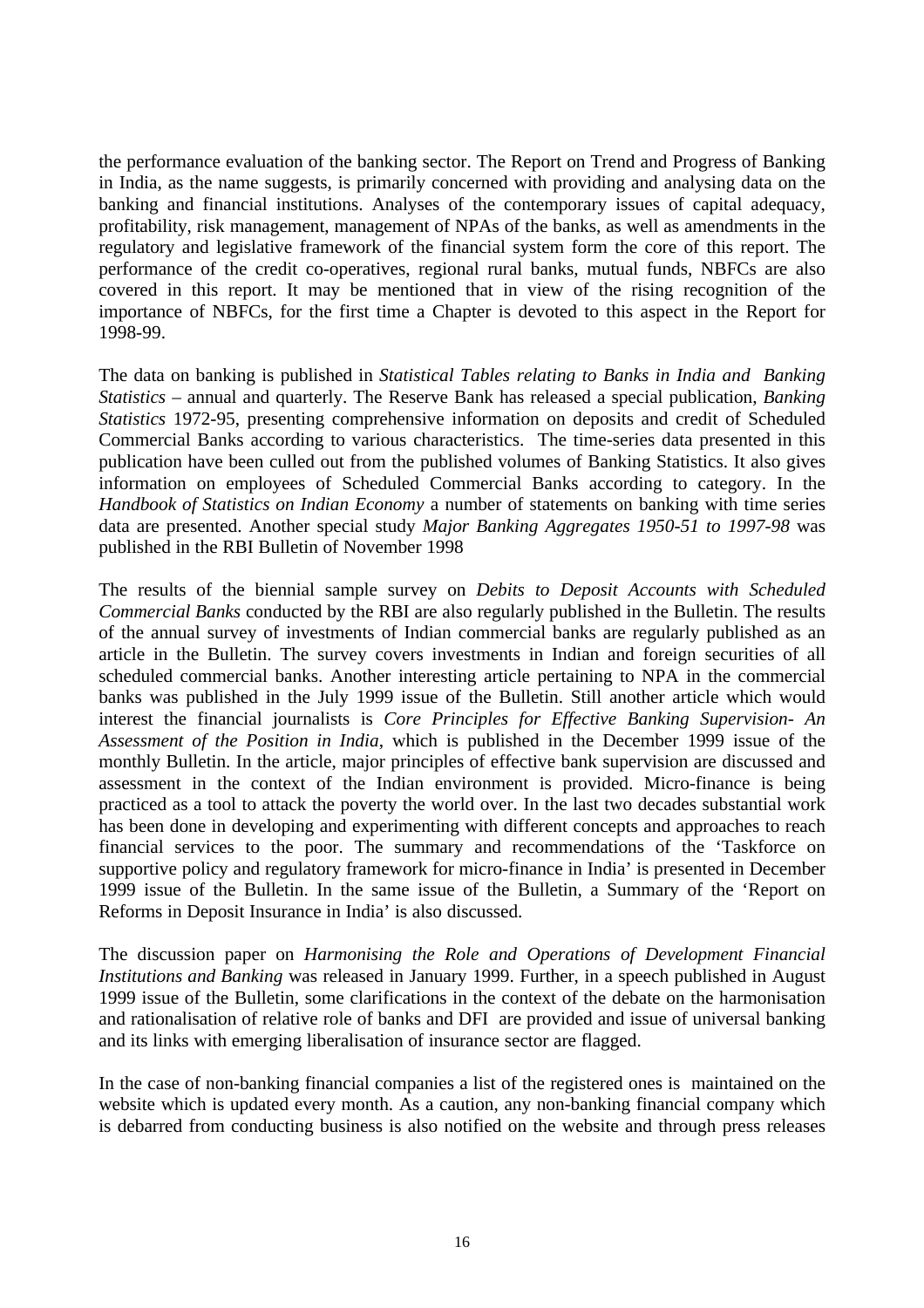immediately for the benefit of the general public and for the information of the market participants.

The reforms in the banking sector are an important component of the reforms in the financial sector. The two Reports of the Committees chaired by Shri M. Narasimham provide a road map to be followed. In the RBI Bulletin of January 1999, Dr. Bimal Jalan. Governor, Reserve Bank of India, in his speech titled, 'Towards a more vibrant Banking System', discussed about the issues pertaining to the corporate governance system of banks, risk management, banking regulation and supervision, transparency and accountability and public policies relating to moral hazards in banking sector.

In the RBI Occasional Papers, some research articles on banking have been published in the recent past. In December 1995, an article, '*Performance Variability of Public Sector Banks: Need for Strategic Planning*', discussed about the paradigm shift in planning strategies on the part of the banks to improve their performance. In the RBI Occasional Papers (1996), a paper titled, '*Structural Changes and Asset- Liability Mismatch of Scheduled Commercial Banks in India*' empirically verifies that both public and private sector banks showed some systematic changes in the balance sheet proportions during the four years of financial sector reforms beginning with 1991. In respect of asset-liability mismatch, balance sheets of both public and private sector banks are marked with poor matching while foreign banks showed some significant change in hedging pattern. In another article, '*Profitability of Public Sector Banks: A Decomposition Model'* published in 1999 in the same journal, inter-bank variability of profit among public sector banks during 1992-98 is investigated with the use of a sequential decomposition model for profitability analysis. The important findings are preference for investments over advances in bank portfolios and increased competition reflected in convergence in bank-wise performance in the reform period in the reform period.

Several speeches were delivered on the subject, in view of the importance of the subject, and of these notable are: *Indian Banking - Second Phase of Reforms - Agenda and Issues* (November, 1997); RBI and *Banking Sector Reform* (December, 1998); *Towards a More Vibrant Banking System* (January, 1999); *March to the New Millenium by Indian Banks* (October, 1999); *Finance and Development –Which Way Now?* (January, 2000); *Agenda for Banking in the Millenium* (March, 2000).

## Prices

The emphasis of the monetary policy on stabilising the prices underlines the need for an analysis of the long-term trend of the price level by the monetary authority. For analysing the price situation mainly the Wholesale Price Index (WPI) and the Consumer Price Index (CPI) are taken into account. Although, data on WPI and CPI are compiled by the Ministry of Labour, Ministry of Industry, and the Central Statistical Organisation of the Government of India, the Reserve Bank of India, keeping in view the importance of these data, disseminates them regularly through various publications. Separate analyses are carried out for the primary articles group, manufacturing items, and for the fuel, power, light and lubricants group. The variations in the price indices are presented on a point-to-point and on an average basis.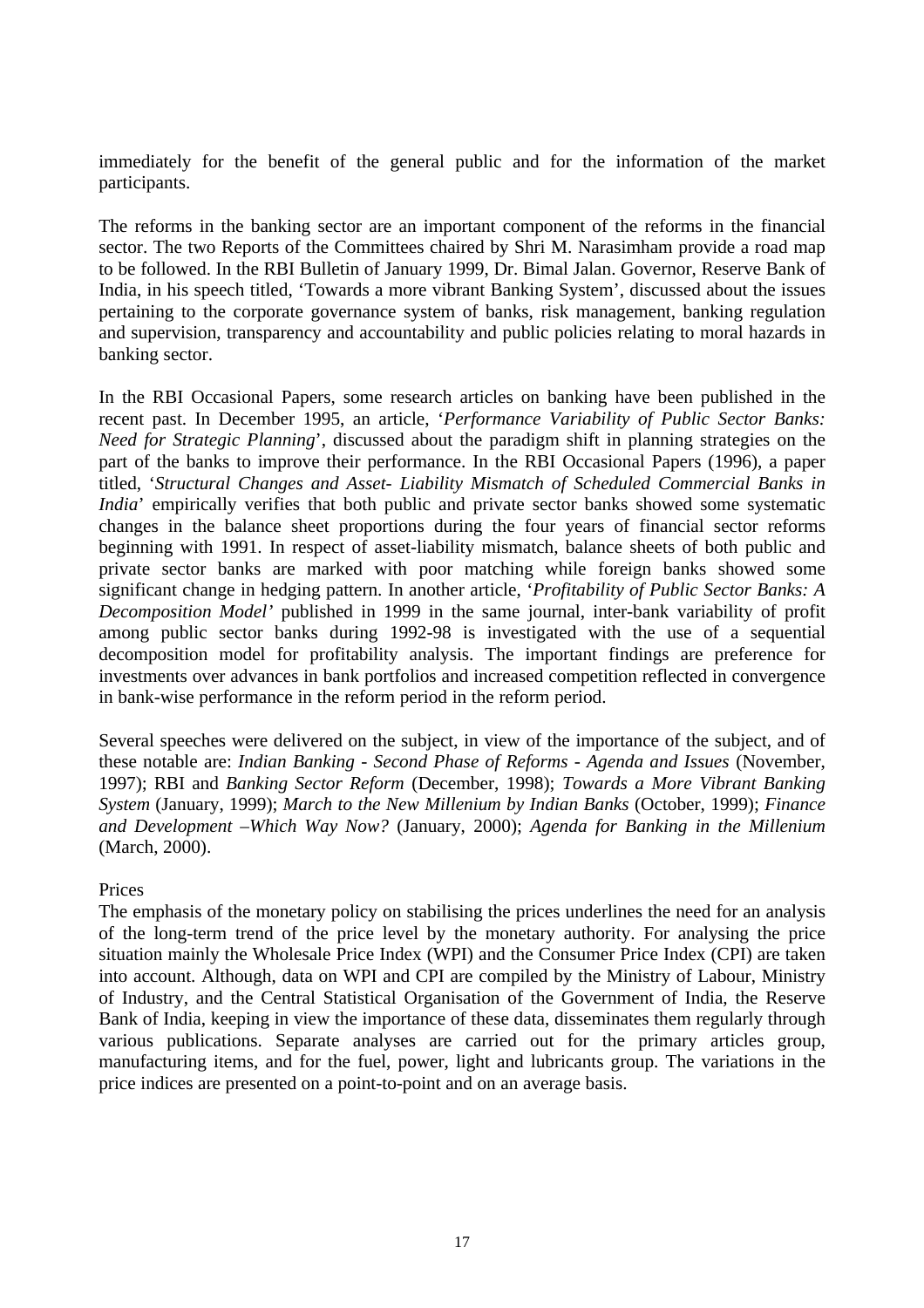While the Weekly Statistical Supplement disseminates data on the WPI on a weekly basis, the RBI Bulletin provides comprehensive monthly data on the same for various groups and subgroups of items. The RBI Bulletin also publishes data on the CPI separately for industrial workers, urban non-manual employees and for agricultural labourers. The Consumer Price Index data are presented for all-India as well as for selected centres. Data on bullion prices on weekly and monthly basis are disseminated through the WSS and the RBI Bulletin, respectively. The data published in the Bulletin and in the WSS can be accessed by the public through the internet on the RBI website in the respective sections. Apart from the routine dissemination of data, deep analytical insights on the price situation in the economy are available from RBI Annual Reports, Report on Currency and Finance and various studies undertaken by the Development Research Group of the RBI. All these efforts have contributed towards a timely, adequate and accurate flow of information on prices to the public.

A number of important studies on this subject have been sponsored by RBI in the recent past – *Dynamics of Inflation in India: A Neural Network Approach* (DRG Study, April, 1998), *Industrial Inflation in India during the Eighties: An Explanation* (Occasional Papers, March 1992), *Core Inflation in India: Measurement and Policy Perspectives* (Occasional Papers, Summer, 1999), *Dynamics of Inflation in India and their Modeling by Time Series Analysis* (Occasional Papers, June, 1994) and *Recent Divergence between Wholesale and Consumer prices in India – A Statistical Exploration* (Occasional papers, December, 1998). On the issue of price stability and inflation, a speech in the RBI Bulletin that deserves special mention is: *Inflation in India- Status and Issues* (October, 1999)

In addition to the research studies, important contemporary issues on money, banking and prices, have been discussed in the Box Items in the annual publications – Annual Report, Report on Trend and Progress of Banking in India and Report on Currency and Finance. The objective of providing the Box Items, as discussed earlier, is to clarify the concepts and provide a theoretical backdrop to the economic developments. It is in this context that the box items on Price Stability, and Core Inflation (Annual Report, 1996-97), Monetary Conditions Index (Annual Report, 1997-98), Transmission of Monetary Policy, Lags in Monetary Policy, and Interest Rate Targeting (Annual Report, 1998-99), Credit Delivery System, and Changing Forms of Bank Credit (Report on Currency and Finance, 1998-99), Factors Affecting Competitiveness and Efficiency in Banking, Virtual Banking, and Asset Liability Management (Report on Trend and Progress of Banking in India, 1998-99), have to be viewed.

## Credit Delivery

Accommodation provided by the scheduled commercial banks to the commercial sector constitutes one of the sources of broad money and has implications for credit delivery or credit off-take. Accommodation is provided by the scheduled commercial banks in various forms such as food credit, non-food credit, investment in commercial paper, bonds/debentures/preference shares and equity shares issued by the public and private corporate sector units, and loans to corporates against shares held by them. The Reserve Bank disseminates the relevant details through the WSS on a fortnightly basis. This information is also published in the RBI monthly Bulletin and the Annual Report.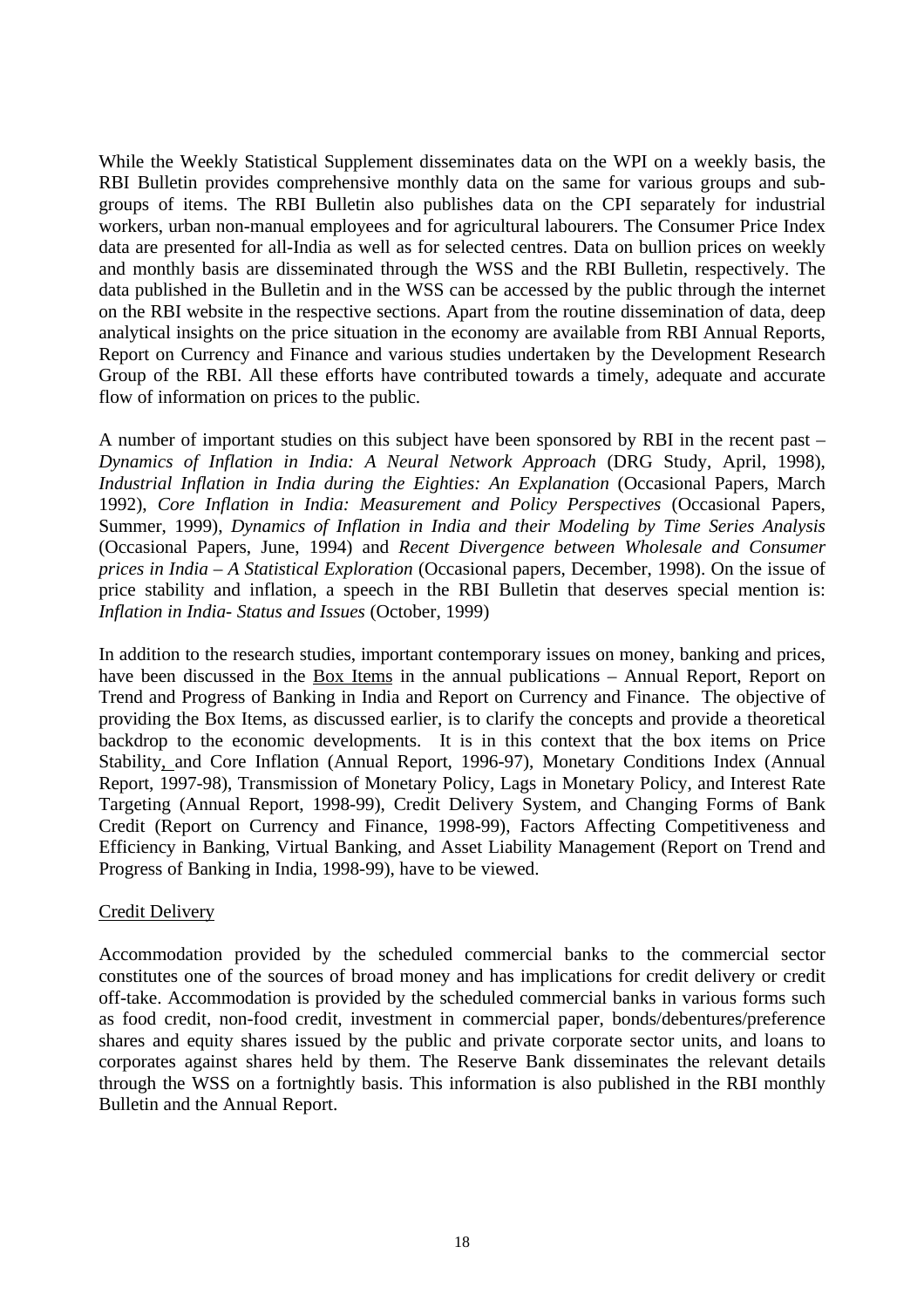Mutual funds have been playing a crucial role in resource mobilisation and allocation in India. Various policy measures have been announced to boost the mutual funds industry. Banks and Financial Institutions have also been entrusted with providing credit on reasonable terms to certain sectors, viz., agriculture, micro-credit institutions, small-scale industries and housing. The Report on Trend and Progress of Banking in India focuses on these issues in detail and specific Box items address the subject matter analytically.

ECBs are being permitted by the Government of India as a source of finance for Indian corporates for expansion of existing capacity as well as for fresh investment. The policy governing the ECBs seeks to keep an annual ceiling on access to ECBs. External debt statistics are disseminated semi-annually within five months of the reference period. While the data pertaining to the end-March are released by the RBI in the Annual Report, that relating to September/December are disseminated by the Ministry of Finance, Government of India in the Economic Survey.

## **External Sector**

Information on balance of payments, exchange rate, external debt, and foreign exchange reserve under external sector statistics is disseminated on a regular basis. While the Government of India provides significant information on external sector statistics through its Economic Survey, the Reserve Bank has been entrusted with the primary responsibility of compiling and disseminating data on balance of payments, exchange rate and foreign exchange reserves. This core activity of the Bank has undergone significant changes in the recent past mainly due to the deepening of the liberalisation process, endeavours to adhere to or adopt the international best practice – both in terms of concepts and definitions and the formats for presentations- unprecedented growth in the services sector and renovations in the external debt statistics. This evolution of changes has been facilitated, to a large extent, by the revolution in the field of information technology (IT).

In a world of many currencies with generalised floating, market participants need to exercise caution in interpreting the direction and magnitude of a change in the nominal or real exchange rate of the local currency. In such circumstances, market participants and analysts may seek to study exchange rate movements in terms of *effective exchange rates*, the word 'effective' denoting 'suitable averages'. In practice, two types of indices, viz., the nominal effective exchange rate (NEER) and the real effective exchange rate (REER) are generally being constructed. The NEER is a weighted average of the bilateral nominal exchange rates of the home currency against foreign currencies whereas the NEER adjusted for prices gives REER. The RBI's reference rate is released daily in the website, while the information on the spot exchange rate, inter-bank forward premia and turnover in the foreign exchange markets are disseminated through the WSS, and 5-country indices are published in the monthly RBI Bulletin with a lag of less than one month. The 36-country indices are disseminated with a lag of two months. Further, while analysing the movements in NEER and REER, market participants need to keep in mind that these are indices and, therefore, need to be interpreted cautiously. The definition, weighting scheme and the procedure underlying the construction of 5-country trade based NEER and REER has been disseminated in the August 1998 issue of the RBI Bulletin.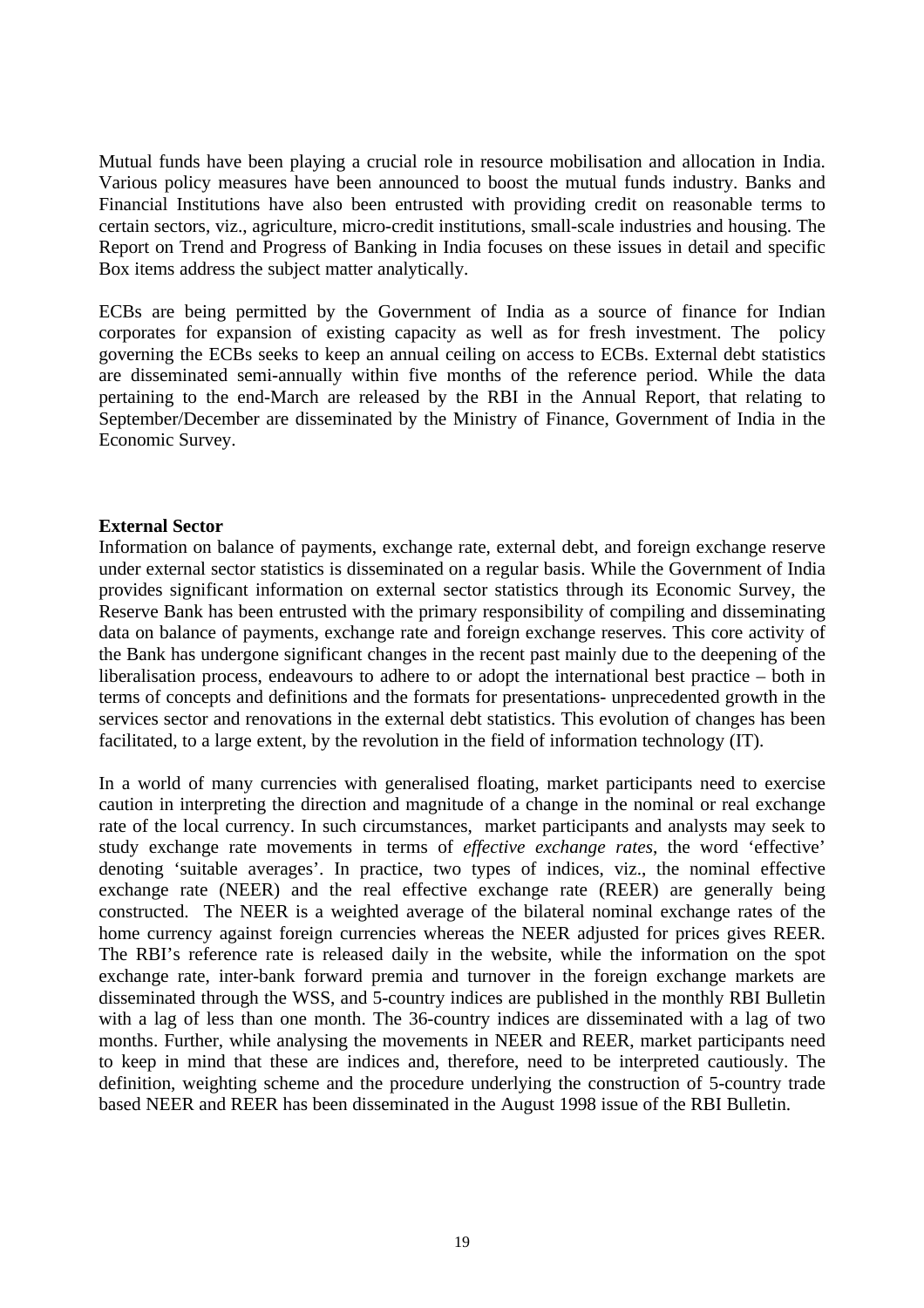India's gross foreign exchange reserves comprise foreign currency assets of the Reserve Bank, gold held by the Reserve Bank and Special Drawing Rights (SDRs) of the Government of India. Reserve Position in the Fund is not included as part of foreign exchange reserves, although some countries do include these balances as part of their reserves, as they may not be available on immediate demand. Information on foreign exchange reserves is arrived from the actual bookentry as per the Reserve Bank records. These details, both in rupees and in US dollar, are disseminated on weekly basis in WSS within a week of the reference date and then in the monthly Bulletins and in the annual publications. The Reserve Bank also regularly disseminates through its monthly Bulletin, with a lag of about two months, details of outstanding balances under non-resident Indian deposit schemes, foreign investment inflows and sale/purchase of US dollar by the Reserve Bank. Forward liabilities of the Reserve Bank are identified separately and disseminated in the RBI monthly Bulletin. The RBI website, however, carries this information nearly a week ahead to meet with international standards.

Balance of Payments (BoP) statistics systematically, records for a specific period, the economic transactions of an economy with the rest of the world i.e. transactions between residents and nonresidents. Transactions under BoP consist of those involving goods, services and income (i.e. current account transactions) and financial claims on and liabilities to the rest of the world. (i.e. capital account transactions). In an attempt to facilitate inter-country comparison, concepts and definitions and the presentation format underlying the BoP statistics have generally been modified to reflect those recommended by the IMF in its BoP Manual  $(5<sup>th</sup>$  edition). To illustrate, earlier presentation of the capital account was in the sector-wise beneficiary specific format and the revised format of the capital account is based on the type of capital inflows, enabling classification of various capital inflows into non-debt and debt creating flows.

In view of the need to reduce lag in the collection and publication of BoP data (both in rupees and US dollars) concerted efforts were made and the lag is now reduced substantially with the data released on quarterly basis within the next quarter. To illustrate, the data for Jan-Mar 2000 was available on the RBI Website before the end of June 2000 and will be available in print in the July issue of the Bulletin. The data on international trade as released by the Directorate General of Commercial Intelligence and Statistics (DGCI & S) are also disseminated through the monthly and annual publications of the RBI.

In the current account, two items that assumed importance in the recent past are - software exports and gold imports. The software exports are classified broadly into two types, *viz*., on-site services and off-site services. On-site development refers to the work being done at the client's site, while off-site exports could be in physical form (software prepared on magnetic tapes and paper media) as well as in non-physical form. Software exports in non-physical form, in turn, relates to the direct transmission abroad through dedicated earth stations/satellite links which get captured in the 'Softex Forms' prescribed for the purpose by the Reserve Bank. Software exports in the physical form are captured by the trade data compiled by the DGCI&S and are reported under merchandise exports in the BoP data, as per the international practice. Software exports in the non-physical form are recorded as non-factor services under invisibles. For the purposes of BoP, National Association of Software and Service Companies (NASSCOM) also collects data on software exports. And RBI considers the data set released by them. It has been observed that the two sets of data are close to each other.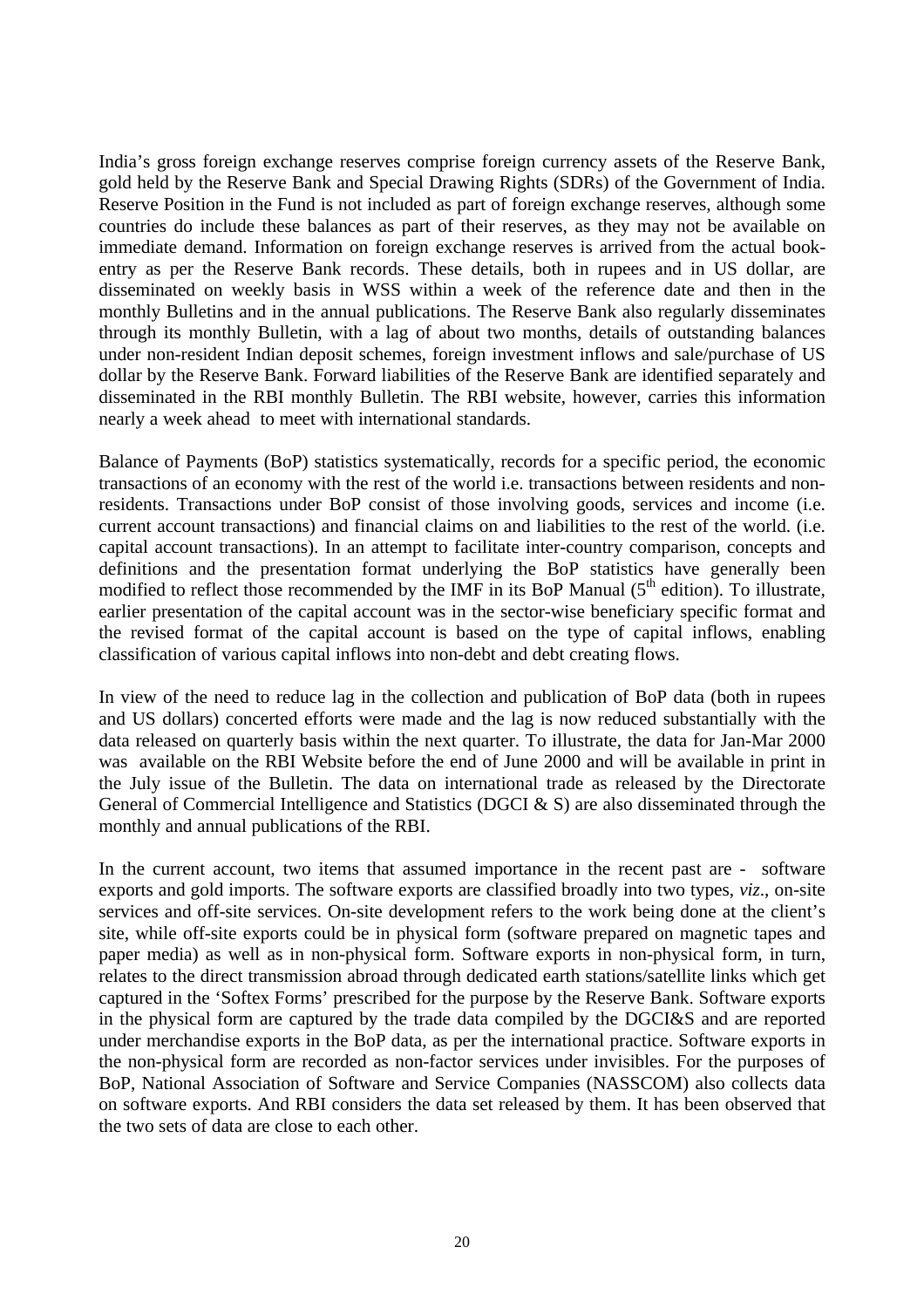A few of the DRG studies having a bearing on the external sector are *Portfolio Selection of Management of Foreign Exchange Reserves* (June, 1999) and *EMU, Euro and India* (March, 1998).

Another crucial aspect concerning the BoP is that of Capital Account Convertibility (CAC). The Committee on Capital Account Convertibility, 1997 (Tarapore Committee) has laid down the road map for attaining the convertibility on the capital account. This Report contains, *inter alia*, various indicative limits on various macro-economic variables. The financial journalists and the market participants may use this information as a sort of background research material against which evolution of indicators may be analysed.

Analysis of external debt statistics to study its sustainability needs to be made in the context of other related issues such as levels of reserves, maturity pattern, share of the short-term debt, etc. Various international agencies like Bank for International Settlement (BIS) also disseminate information on external debt statistics and in the light of the conflicting magnitudes of external debt statistics disseminated by them, the Reserve Bank had also set up a Technical Group on External Debt, the Report of which is available with the Bank. Further, in view of the growing significance of external debt, Reserve Bank has been associated with efforts aimed at holding international conferences on external debt with the objective of providing a wider platform to discuss various issues connected with external debt. The first conference was held in 1999 and the Bank has since released a volume containing the papers and proceedings of that conference.

Several of the speeches have tracked the policy-developments in external sector, and the noteworthy among them are *External Debt and Economic Reform* (December, 1997) and *External Debt Policies in Emerging Economies: New Dimensions* (July, 1999).

## Government Finances

The Reserve Bank regularly, soon after the presentation of the Railway Budget and the Union Budget, carries respective articles which are mainly descriptive and factual on 'Finances of Government of India' and 'Railway Budget' in the monthly Bulletin. Besides, a consolidated study on Finances of State Governments is published annually by the Reserve Bank. The main characteristic of all these articles on Government Finances is to analyse objectively the thrust of the fiscal policy and to highlight the main conclusions. Further, in order to supplement the annual data/information, a summary table on 'Union Government Accounts' is also published in the RBI Bulletin, which gives cumulative monthly financial position of Government of India during the year, based on data released by the Ministry of Finance, Government of India.

The annual publications of the Reserve Bank especially the Annual Report and the Report on Currency and Finance publish analytical reviews of the Government Finances – both Central and State separately and combined. Further, the Handbook also includes detailed data on Government Finances in India. The ownership pattern of market borrowings of both the Central and State Government and the maturity pattern of Central Government to market borrowings are published annually.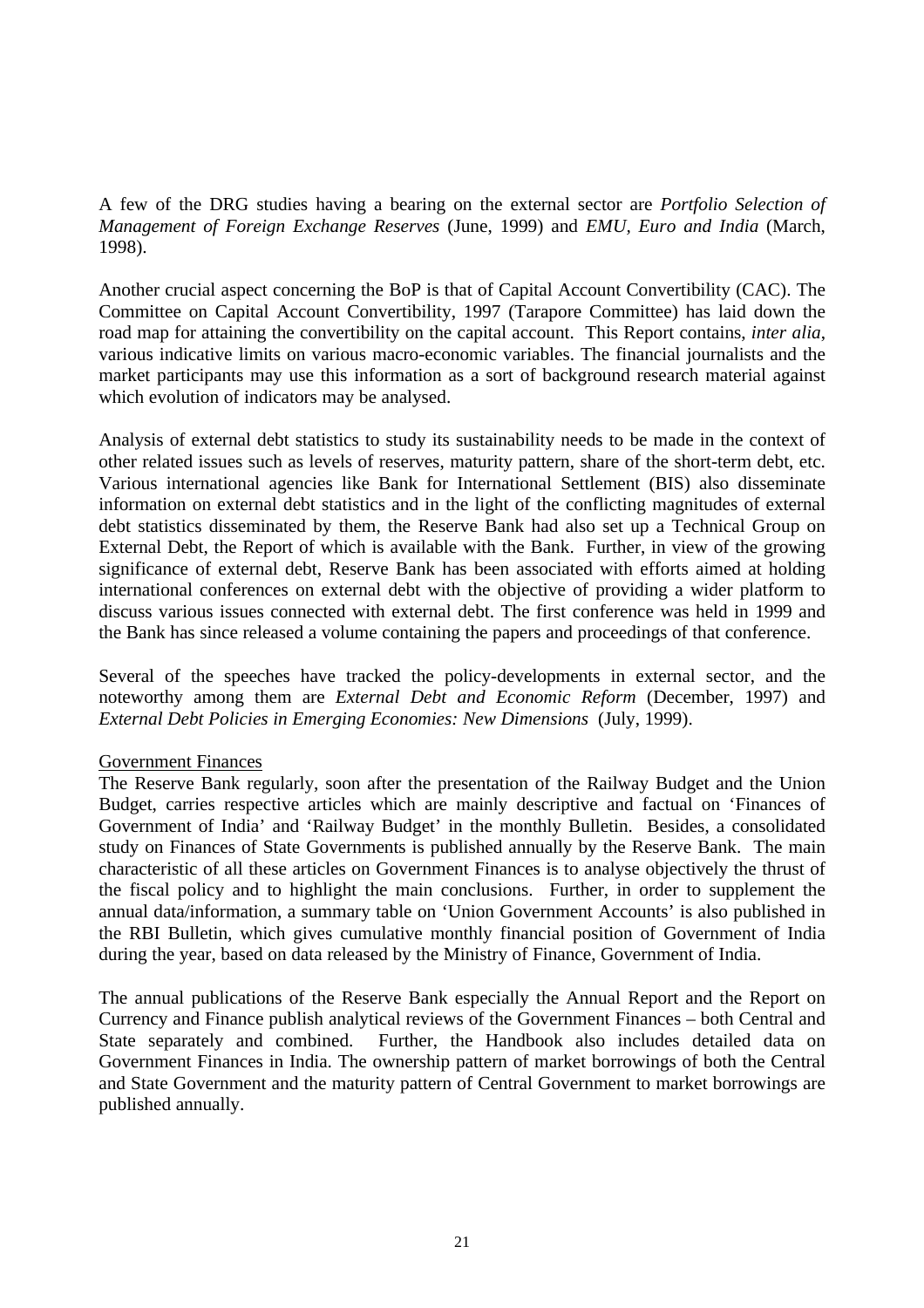As the Government of India regularly borrows from the market throughout the year, the auction results of treasury bills of various maturities and dated securities are released immediately through the press release and the website. These are also published in a consolidated manner in the WSS, monthly Bulletin and the annual publications. The data on small savings, instrumentwise, on annual and monthly basis is published in the Bulletin. The details of the State Government borrowings which are generally mobilised in two/three tranches and are mainly on pre-announced coupon rates are disseminated through the press release, website and the annual publications.

The different concepts of deficit which have gained importance in government finances in India were first introduced in the Annual Report (1989-90). The focus on rising deficit and the need for effective debt management was stressed by the Reserve Bank in its various publications. The article in the November 1996 issue of the Bulletin presents a detailed review of the internal debt management policy and operations wherein the rationale for reforms in government finances and government securities market. The agreement signed by the RBI with the Government of India to delink automatic monetisation from the budget deficit has been discussed in the Box Item of the Report on Currency and Finance 1994-95. Further, since April 1, 1997, issuance of ad hoc Treasury bills was discontinued and a system of Ways and Means Advances was introduced. The Agreement and its details have been discussed in the Box Item of the Annual Report 1996-97.

In addition to all these publications, to supplement the material on Government finances, RBI Occasional Papers and DRG Studies also publish analytical articles on Government Finances. For instance, a DRG study published in 1995 dealt with *Fiscal Efficiency in the Indian Federation* and RBI Occasional Papers carried articles such as *Dynamics of Interaction Between Government Deficit and Domestic Debt in India* (September, 1989) *Resource Gap of State Governments: Measurement and Analysis* (December, 1994) and *Fiscal Markmanship in India* (September, 1990), and *Sustainability of Central Government Debt* (March, 1998). It is significant to note that the first study which cautioned the Central Government on mounting domestic debt and impending domestic debt trap was published in the Occasional Papers in June, 1987.

It may be of interest to note that the various issues relating to the proposed legislation on fiscal responsibility, initiatives of RBI in regard to State Finance etc. are analysed in the speeches published in RBI Bulletins. Among the noteworthy are *State Finances and RBI Initiatives* (April, 1998) and *Legislation on Fiscal Responsibility and Reserve Bank's Role: Some Issues* (March, 2000).

**State Finances**- The Reserve Bank of India publishes an article on State Finances in the monthly Bulletin. This is published once in a year. In 1999-2000, the article was delinked from the Bulletin and was published as a separate study. This study deals with the finances of the State Governments with reference mainly to the budgets and any other available supplementary information along with the stance of respective State fiscal policies, policy initiatives, resource mobilization and the proposed expenditure strategy. Also, the consolidated budgetary position of the State Governments as well as the emerging conclusions and perspectives in State finances are delineated. In the said article, detailed information on finances of each State is presented. The coverage of the article was expanded in 1999-2000 to include issues of debt sustainability,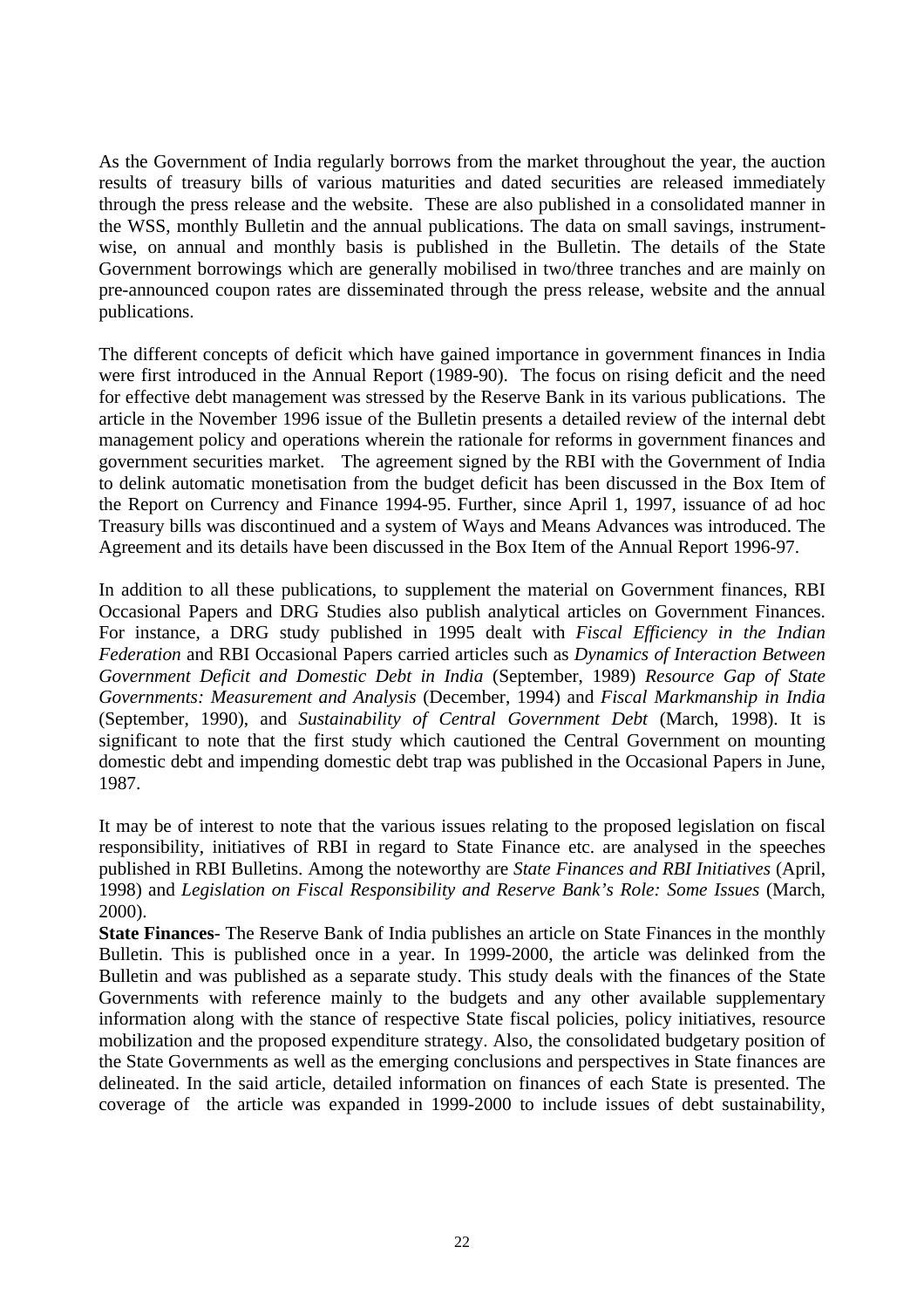policy framework, cross-section analysis, etc. The State Finance article is the only one of its kind in the country providing authentic and analytical information on State Finances.

The Reserve Bank of India constituted an informal Advisory Committee on Ways and Means Advances to State Governments in August 1998, which submitted its Report on November 1998. The summary of the Report is presented in April 1999 issue of the Bulletin. The Technical Committee to examine the issue of State Government Guarantees in all its aspects was constituted by the RBI in November 1997, to help formulate a policy on guarantees for each State government within certain national parameter. The summary of the recommendations is published in April 1999 issue of the Bulletin.

In this regard, a study on '*Resource Gap of the State Governments- Measurement and Analysis*' published in RBI Occasional Papers (December,1994) and a speech on '*State Finances and RBI Initiatives*'(April, 1998) are noteworthy.

## **Financial Markets**

 The money market consists of various sub-markets such as, call/notice market, treasury bill market, repo market, Certificates of Deposit (CDs) and Commercial Paper (CPs) market and commercial bill market. Concerted efforts were made for developing and deepening the money market in the wake of financial sector reforms in the early nineties. The Reserve Bank of India disseminates information on call money market on daily basis on its website as well as in the WSS and in the monthly Bulletin. The data on CDs as well as on CPs are disseminated on fortnightly basis through WSS and the Bulletin. Similarly, the data on repurchase agreement (repo) is disseminated on the website on daily basis and also through weekly and monthly publications. The auction results for the treasury bills of varying maturities are also disseminated immediately through the website as and when auction is held as well as through the WSS, Bulletin and annual publications.

In the case of Foreign Exchange Market, notable development has taken place mainly since 1992. The movement from basket linked exchange rate policy followed during 1975-1992 transited through a dual exchange rate policy till February 1993 to unified exchange rates from March 1, 1993. The movement towards current account convertibility made in August 1994 provided an added fillip to the market development. The data on daily Turnover in Foreign Exchange Market is disseminated on a weekly basis through a Press Release and through the WSS and is also published in the monthly Bulletin. These data pertain to sales and purchases of foreign exchange on account of merchant (Spot and Forward) and inter-bank transactions (Spot, Swap and Forward). In the WSS, inter-bank forward premia of US dollar, on daily basis, for one, three and six months are also published.

The Government Securities Market has recorded a rising number of instruments as well as market participants as a result of the financial sector reforms. The data on market loans of the Government are released on the website as and when borrowings are incurred. The summary data on the Central Government borrowings are released on weekly basis in the WSS while the details are released on quarterly basis in the data is published in the Monthly Bulletin. Further, the secondary market transactions in Government securities (including Central and State Government dated securities, treasury bills, Repo (RBI and non-RBI) and RBI's sales and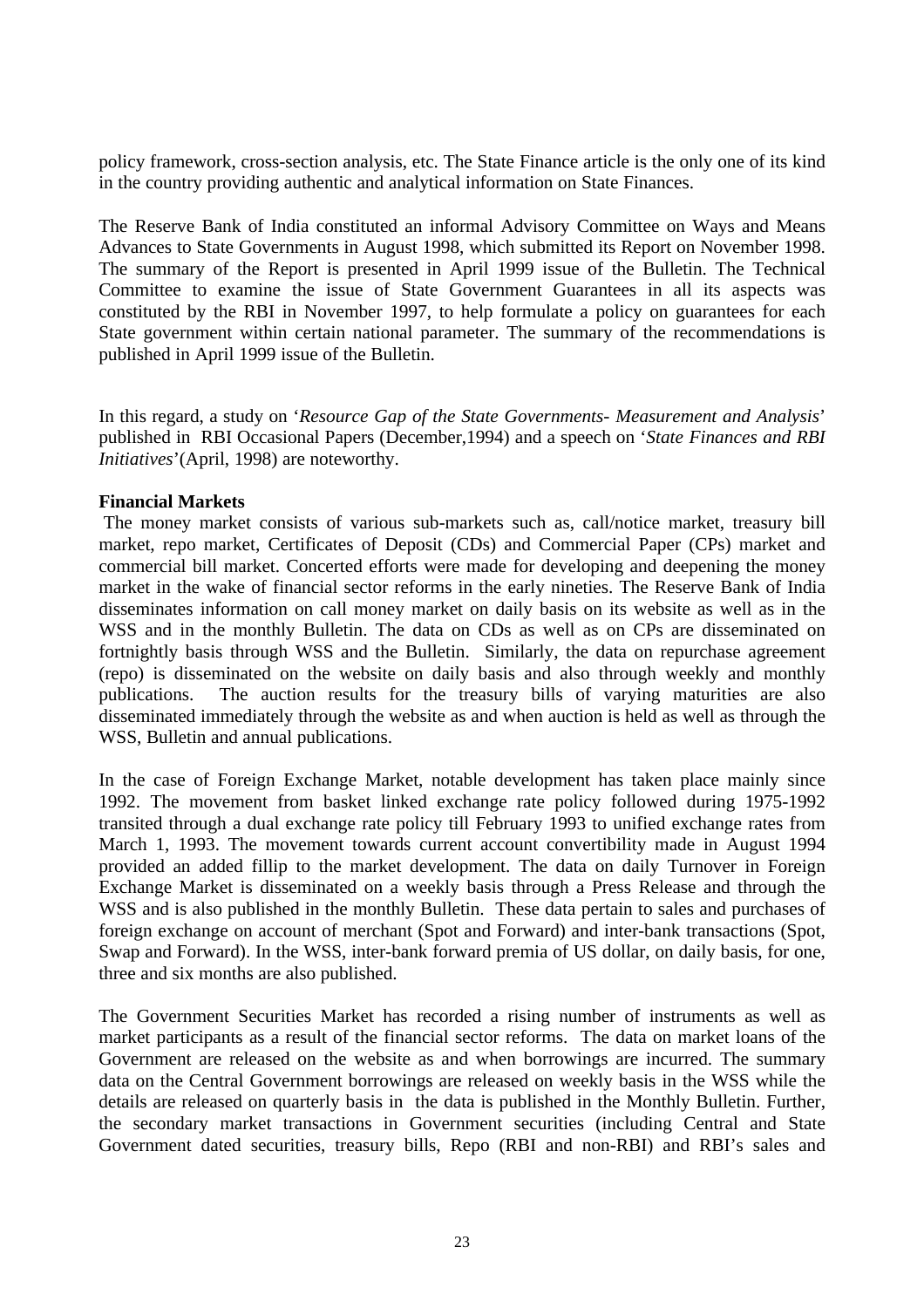purchases) are released daily on the website. The security-wise and maturity-wise summary statement on secondary market transactions in Government Securities on weekly basis are released in the WSS and the Bulletin. These are also published and analysed in the annual publications.

In the research article, '*Liquidity Effects on the Term Structure of Government Securities Market in India*', published in the Occasional Papers (1998), the author notes the presence of cointegration in different markets and across various maturities implying that the policy initiatives to develop the market have resulted in a higher degree of reactivity and dependence.

The data on capital market in India are released through the monthly Bulletin. The data pertain to new capital issues by non-government public limited companies, index number of ordinary share prices, volume in corporate debt traded at National Stock Exchange (NSE), and assistance provided by All India Financial Institutions. In the Weekly Statistical Supplement, for policy purposes, BSE Sensitive Index and NSE Nifty Index of ordinary share prices as well as weekly traded volume in corporate debt at NSE are provided. The Annual Report and the Report on Currency and Finance discuss analytically the developments in the Financial Markets. The data series on resources mobilised by mutual funds, liability and assets of major financial institutions, details of bonds issued by public sector undertakings, data on share price index and market capitalisation are provided in the Handbook of Statistics.

The data on private placement market based on information collected from select merchant bankers and FIs for the entire financial year are published in the Reserve Bank's Annual Report. This data are also presented by CMIE and Prime Database. The data on secondary market in terms of BSE Sensex are available on line on NSE Screen, Reuters and other information vendors. Further, these indices are also disseminated by SEBI, Government of India and RBI. The data on mutual funds is collected by RBI, SEBI at Association of Mutual Fund of India (AMFI). The annual data series are published in the Annual Report of the RBI. The data on Foreign Institutional Investors (FIIs) are collected and compiled by RBI and SEBI. SEBI releases data on FIIs investment with one day time lag on its website as well as disseminate through newspapers and information vendors. Further, data on limits to FIIs investment, company-wise, is also available on the RBI website.

In view of the rising importance of the financial markets, a separate Chapter has been devoted to it since 1994-95 in the Report on Currency and Finance and since 1995-96 in the Annual Report. The Chapter on Financial Markets in the Report on Currency and Finance, 1998-99 includes an analytical discussion on the changes in the Financing Pattern of Indian companies based on relevant data collected from the articles on '*Finances of Public Limited Companies*' as published in various issues of the RBI Bulletin while the Box Item provides a theoretical perspective. The inter linkages between various markets have been discussed in the Report on Currency and Finance especially in Box Items in 1997-98, where linkages between primary and secondary market, and linkages between domestic and international capital markets are discussed. The issues pertaining to private placement market have been discussed in Box Item in the Report on Currency and Finance 1996-97. In a research article, '*Integration of Financial Markets in India: An Empirical Evaluation*', published in Occasional Papers (1998), it is concluded that a fair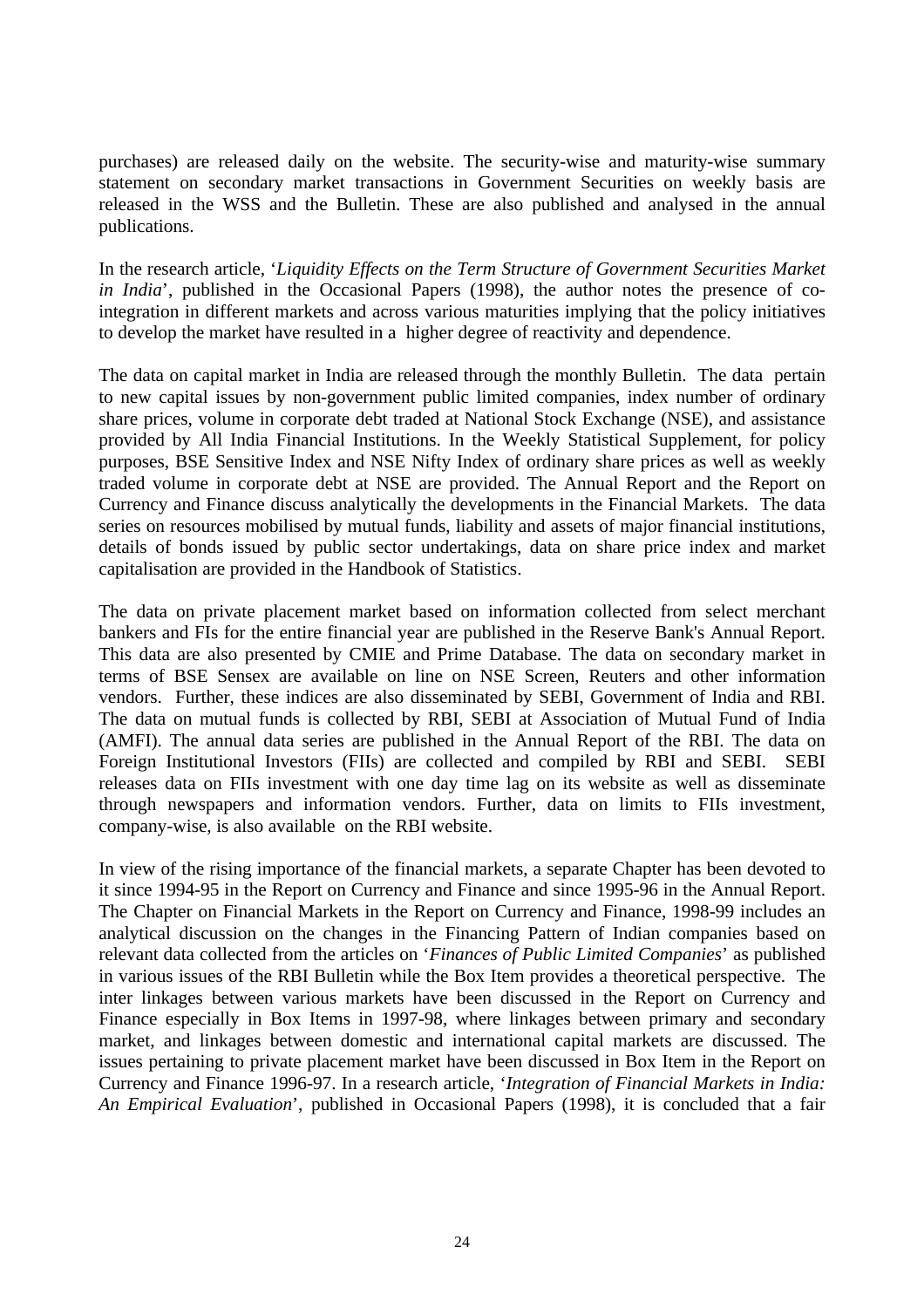degree of convergence exists between the money, credit and gilt market while the capital market exhibits fairly isolated behaviour.

The developments in financial market in India are observed and analysed with great interest by analysts and market participants. Considerable efforts are made to disseminate the thinking, progress and issues on these subject in various speeches published in RBI Bulletins. Of particular interest are: *Secondary Market in Government Securities* (April, 1995); *Prerequisites for the Development of a Sound Debt Market in India* (August, 1995); *The Government Securities Market- The Next Stage of Reform* (April, 1996); *Indian Financial Markets: New Initiatives* (December, 1997); *Development of Money Market in India* (March, 1999); *Developing Government Securities Market: Some Issues* (February, 2000).

## **Real Sector**

The data on the real sector of the economy is also presented in the RBI's publications, for the purpose of evaluating and analysing overall economic policy. The data on GDP and index number of Agricultural and industrial production are presented in the monthly Bulletin. In addition, details of index number of industrial production, group-wise and use-based classification are also presented on monthly basis in the Bulletin. The data series on real sector in terms of national income, domestic savings, agricultural production, area under cultivation, industrial production etc. are all provided in detail on annual basis in the Handbook of Statistics. The trends in the real sector are analysed in detail in different chapters on National Income, Agriculture and Industry the annual publications like the Annual Report and the Report on Currency and Finance.

The CSO is the primary source of data on the real sector, especially the national income statistics. The data on a large number of items on agriculture and industry are also released by the respective Ministries, Government of India. A large number of studies on the various aspects of real sector are regularly published in the Bulletin. These pertain to finances of public limited companies, private limited companies and performance of financial and investment companies. The performance of Private Corporate Business Sector during the first half of the year and complete year is also published in the monthly Bulletin. The Box Items on the issue of Mergers and Acquisitions (Report on Currency and Finance, 1996-97 and 1998-99) and on Targeted Public Distribution System (Annual Report, 1996-97), Productivity Growth in Indian Agriculture (Report on Currency and Finance, 1997-98), Investment in Agriculture and Sustainability of Agricultural Growth (Report on Currency and Finance, 1998-99), provide important theoretical inputs in evaluating performance of industrial sector in the economy.

The Bulletin also carries quick estimates of national income and other articles like financial savings of Household sector. The article on Flow of Funds Account of the Indian Economy regularly published in the monthly Bulletin discusses the broad magnitudes of financial flows and their relationship with other macro economic variables such as national income and domestic capital formation, sector-wise and instrument-wise flows and the draft on household financial savings. This article is also published regularly in the monthly Bulletin (January 1998). Further, the survey on Land and Livestock Holdings and All India Debt and Investment Survey (AIDIS) are also published in the monthly Bulletin. The AIDIS, 1991-92 was conducted in forty-eighth round of the NSSO with July 1991 - June 1992 as a reference period. This survey is fifth in the